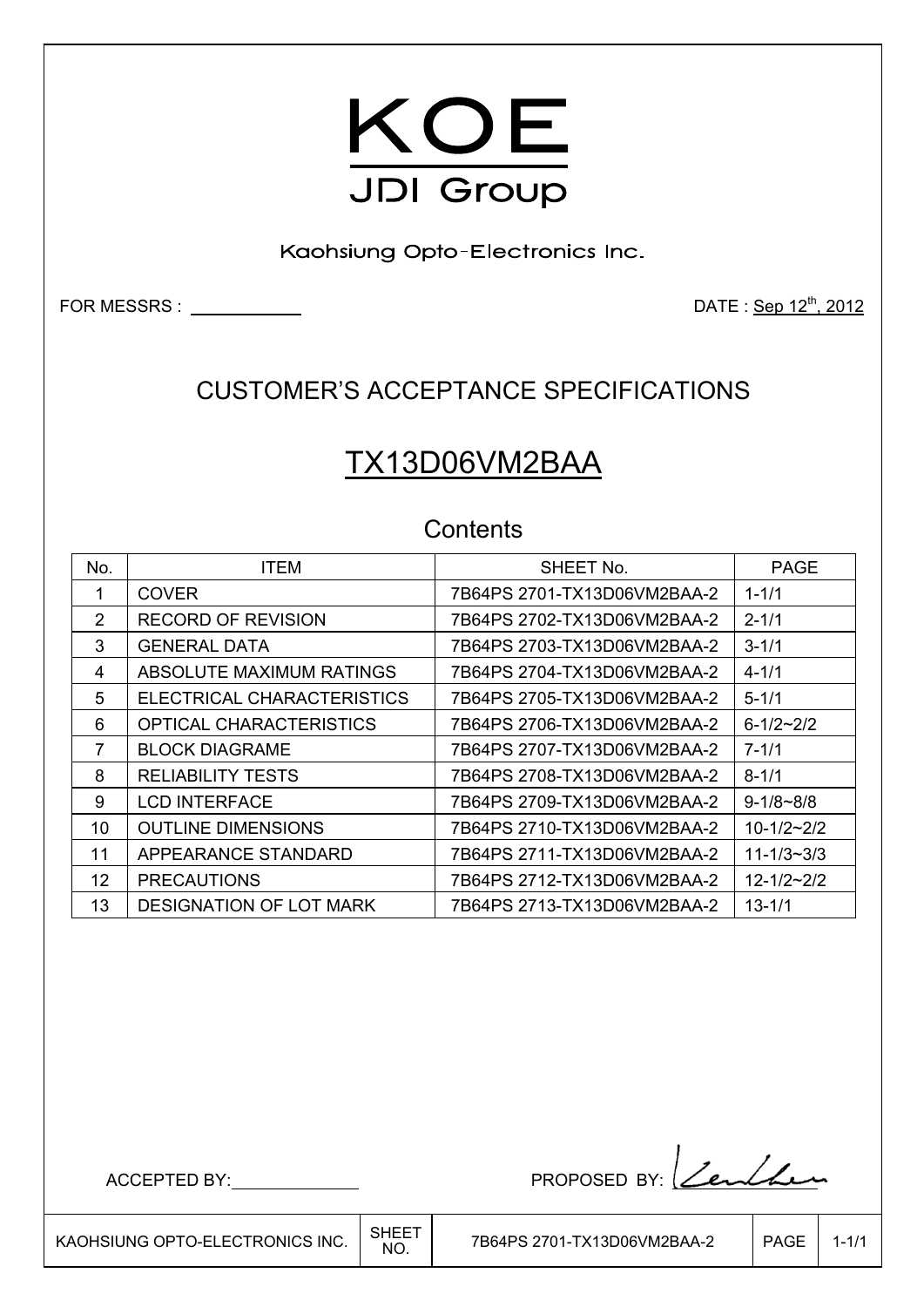|             | 2. RECORD OF REVISION           |                     |                             |      |           |
|-------------|---------------------------------|---------------------|-----------------------------|------|-----------|
| <b>DATE</b> | SHEET No.                       |                     | <b>SUMMARY</b>              |      |           |
| Sep.12,'12  | 7B64PS 2704-                    |                     | 4. ABSOLUTE MAXIMUM RATINGS |      |           |
|             | TX13D06VM2BAA-2                 | Canceled: Note3     |                             |      |           |
|             | Page 4-1/1                      |                     |                             |      |           |
|             | 7B64PS 2710-                    | 10.2 REAR VIEW      |                             |      |           |
|             | TX13D06VM2BAA-2                 | Dimensions revised  |                             |      |           |
|             | Page 10-2/2                     |                     |                             |      |           |
|             |                                 |                     |                             |      |           |
|             |                                 |                     |                             |      |           |
|             |                                 |                     |                             |      |           |
|             |                                 |                     |                             |      |           |
|             |                                 |                     |                             |      |           |
|             |                                 |                     |                             |      |           |
|             |                                 |                     |                             |      |           |
|             |                                 |                     |                             |      |           |
|             |                                 |                     |                             |      |           |
|             |                                 |                     |                             |      |           |
|             |                                 |                     |                             |      |           |
|             |                                 |                     |                             |      |           |
|             |                                 |                     |                             |      |           |
|             |                                 |                     |                             |      |           |
|             |                                 |                     |                             |      |           |
|             |                                 |                     |                             |      |           |
|             |                                 |                     |                             |      |           |
|             |                                 |                     |                             |      |           |
|             |                                 |                     |                             |      |           |
|             |                                 |                     |                             |      |           |
|             |                                 |                     |                             |      |           |
|             |                                 |                     |                             |      |           |
|             |                                 |                     |                             |      |           |
|             |                                 |                     |                             |      |           |
|             |                                 |                     |                             |      |           |
|             |                                 |                     |                             |      |           |
|             |                                 |                     |                             |      |           |
|             |                                 |                     |                             |      |           |
|             |                                 |                     |                             |      |           |
|             |                                 |                     |                             |      |           |
|             |                                 |                     |                             |      |           |
|             |                                 |                     |                             |      |           |
|             |                                 |                     |                             |      |           |
|             |                                 |                     |                             |      |           |
|             |                                 |                     |                             |      |           |
|             |                                 |                     |                             |      |           |
|             |                                 |                     |                             |      |           |
|             |                                 |                     |                             |      |           |
|             |                                 |                     |                             |      |           |
|             | KAOHSIUNG OPTO-ELECTRONICS INC. | <b>SHEET</b><br>NO. | 7B64PS 2702-TX13D06VM2BAA-2 | PAGE | $2 - 1/1$ |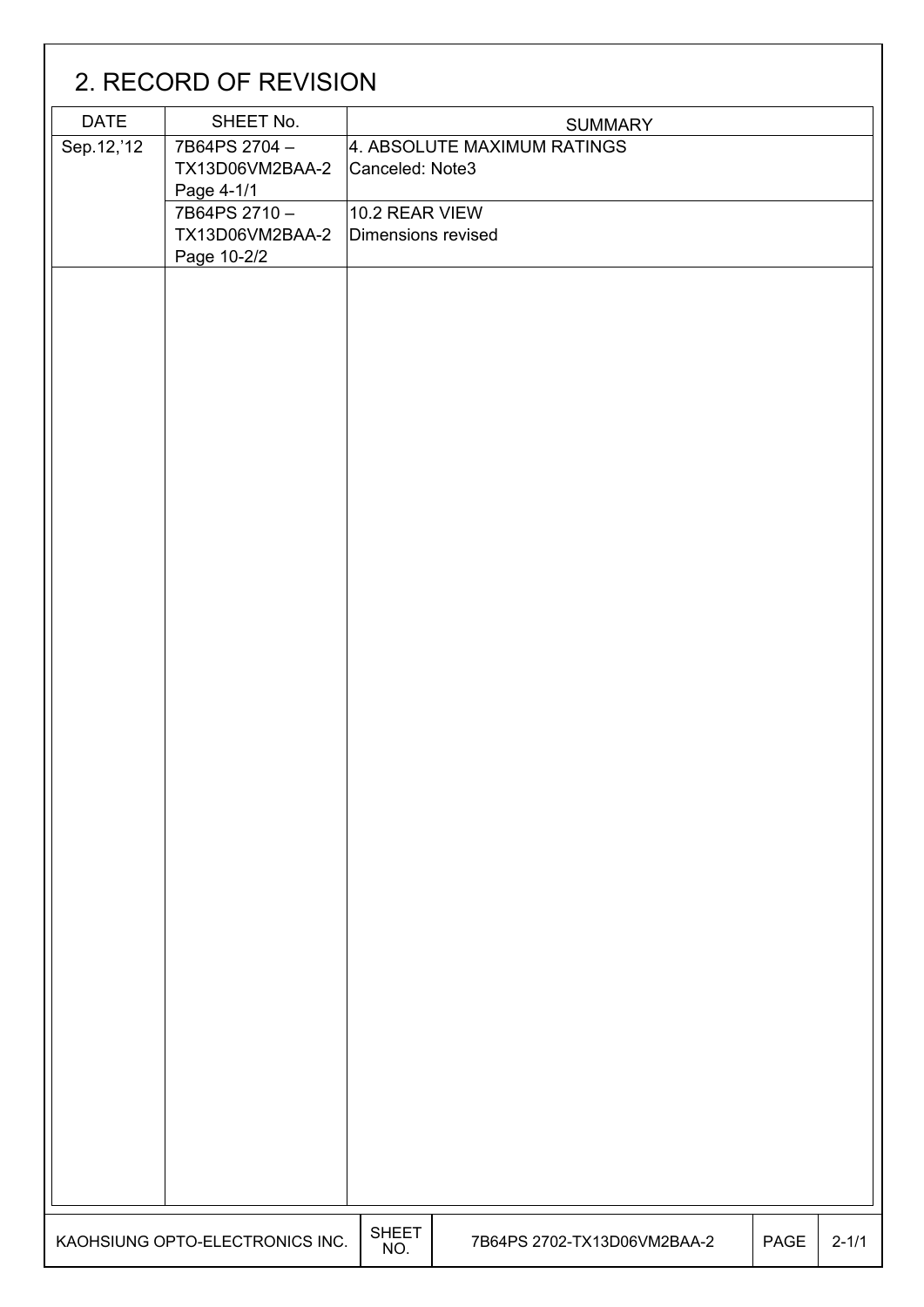## 3. GENERAL DATA

#### 3.1 DISPLAY FEATURES

This module is a 5" WVGA of 16:9 format amorphous silicon TFT. The pixel format is vertical stripe and sub pixels are arranged as R(red), G(green), B(blue) sequentially. This display is RoHS compliant, and COG (chip on glass) technology and LED backlight are applied on this display.

| Part Name                      | TX13D06VM2BAA                                                                                            |  |  |
|--------------------------------|----------------------------------------------------------------------------------------------------------|--|--|
| <b>Module Dimensions</b>       | 120.0(W)mm x 80.7(H)mm x 8.0(D)mm typ                                                                    |  |  |
| LCD Active Area                | 108.0(W)mm x 64.8(H)mm                                                                                   |  |  |
| <b>Pixel Pitch</b>             | $0.045(W)$ mm x 3(R,G,B)(W) x 0.135(H)mm                                                                 |  |  |
| Resolution                     | 800x3(R,G,B)(W)x480(H) dots                                                                              |  |  |
| <b>Color Pixel Arrangement</b> | R, G, B Vertical stripe                                                                                  |  |  |
| LCD Type                       | Transmissive Color TFT; Normally White                                                                   |  |  |
| Display Type                   | <b>Active Matrix</b>                                                                                     |  |  |
| <b>Top Polarizer Type</b>      | Anti-glare Polarizer Film                                                                                |  |  |
| Number of Colors               | 262k Colors (R,G,B 6bit digital each)                                                                    |  |  |
| <b>Backlight</b>               | Light Emitting Diode (LED)                                                                               |  |  |
| Weight                         | 75g typ.                                                                                                 |  |  |
| Interface                      | 40pin C-MOS                                                                                              |  |  |
| Power Supply Voltage           | 3.3V for LCD driving<br>12 V for B/L driving                                                             |  |  |
| Power Consumption              | 0.4 W for LCD; 2.3 W for B/L                                                                             |  |  |
| <b>Viewing Direction</b>       | 12 O'clock (without image inversion and least brightness change)<br>6 O'clock (contrast peak located at) |  |  |

I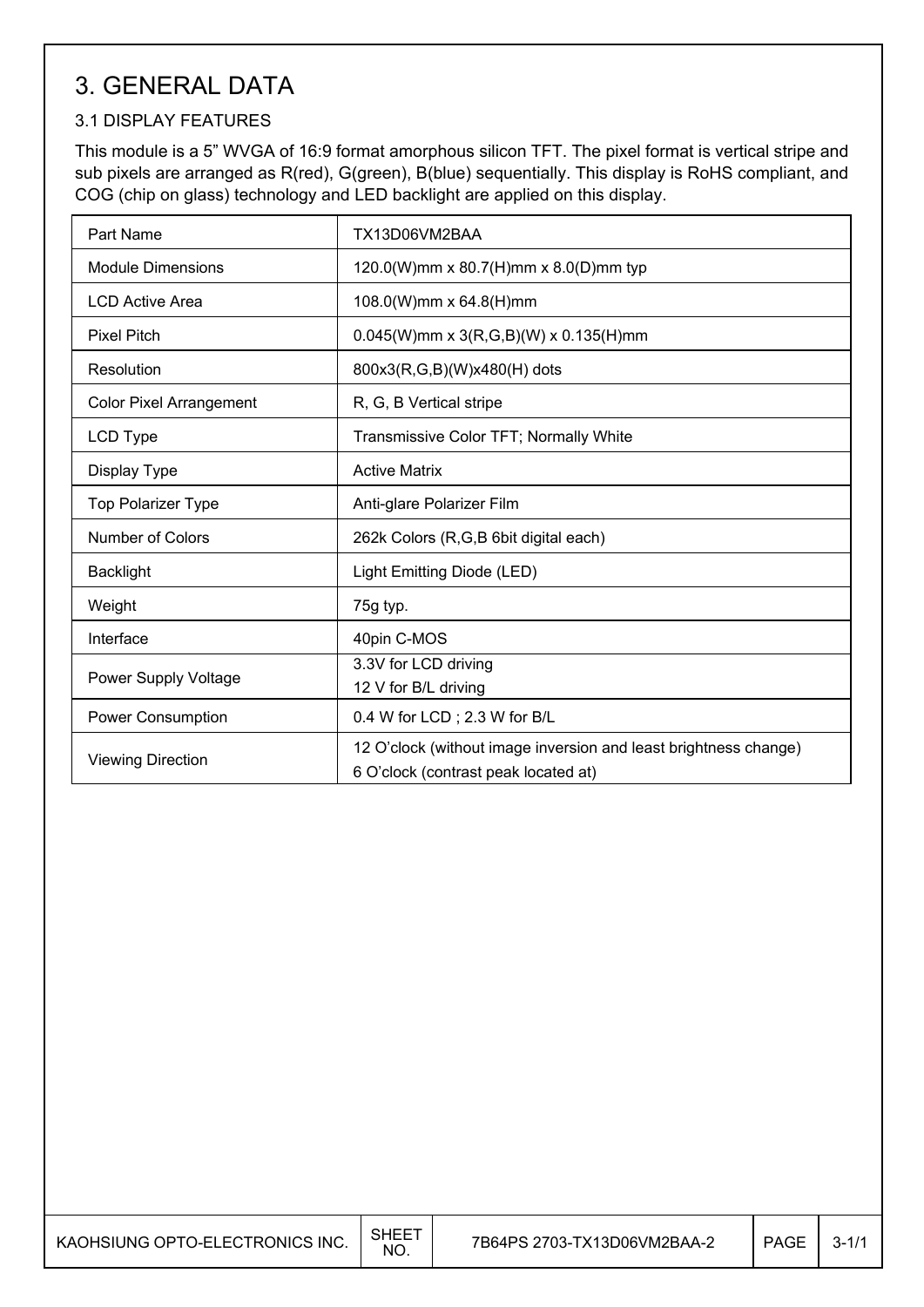### 4. ABSOLUTE MAXIMUM RATINGS

| Item                         | Symbol | Min.   | Max.      | Unit        | Remarks |
|------------------------------|--------|--------|-----------|-------------|---------|
| Supply Voltage               | VDD    |        | 7.0       |             |         |
| Input Voltage of Logic       | VI     | $-0.3$ | $VDD+0.3$ |             | Note 1  |
| <b>Operating Temperature</b> | Top    | $-20$  | 70        | $\degree$ C | Note 2  |
| Storage Temperature          | Tst    | $-30$  | 80        | $\degree$ C | Note 2  |

Note 1: The rating is defined for the signal voltages of the interface such as DE, Hsync, Vsync, CLK and RGB data bus.

- Note 2: The maximum rating is defined as above based on the chamber temperature, which might be different from ambient temperature after assembling the panel into the application. Moreover, some temperature-related phenomenon as below needed to be noticed:
	- Background color, contrast and response time would be different in temperatures other than  $25^{\circ}$ C.
	- Operating under high temperature will shorten LED lifetime.

I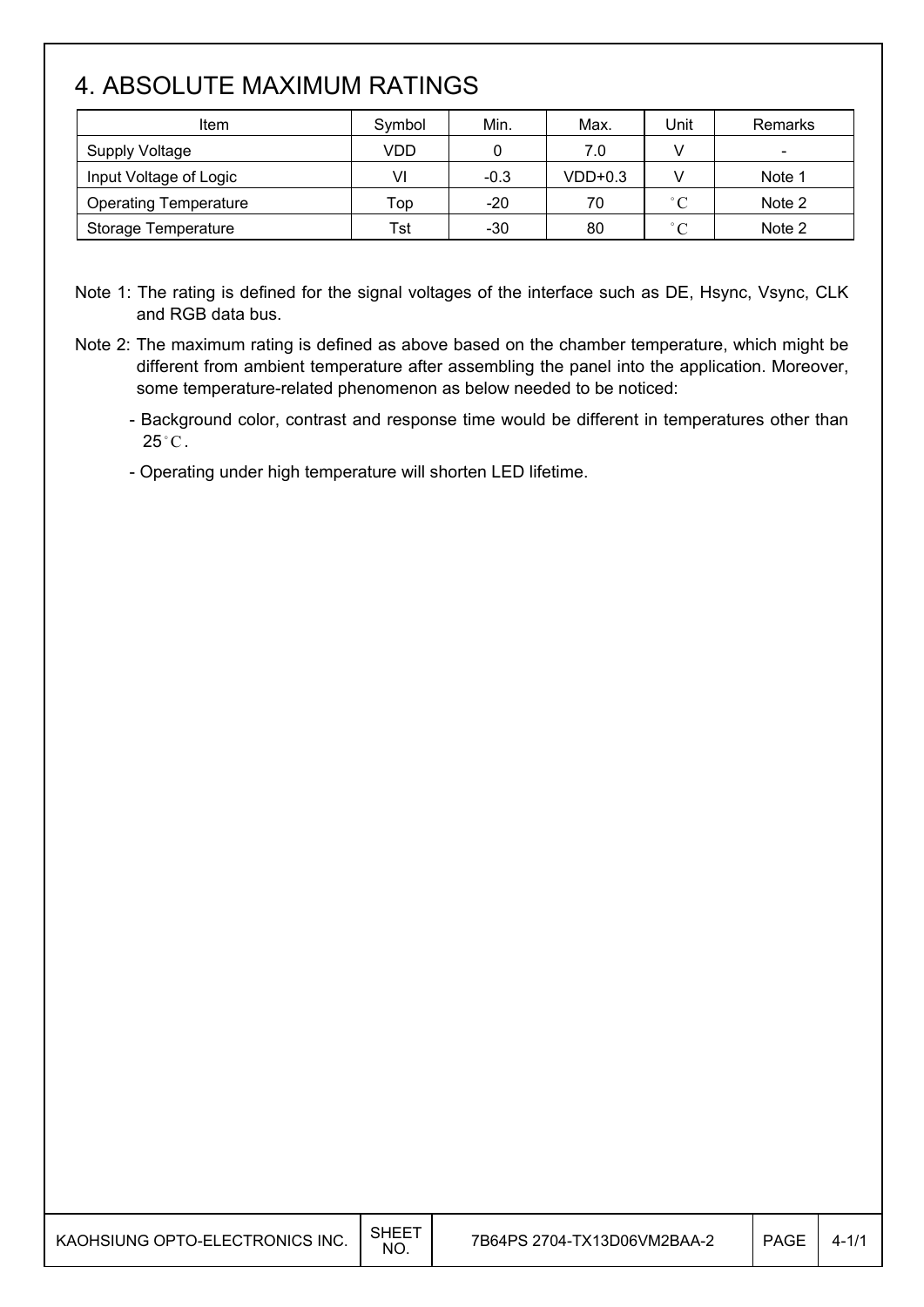## 5. ELECTRICAL CHARACTERISTICS

#### 5.1 LCD CHARACTERISTICS

| ו כ<br>LUD UHARAUTERISTIUS<br>$T_a = 25$ °C, VSS = 0V |            |           |        |      |        |            |                          |
|-------------------------------------------------------|------------|-----------|--------|------|--------|------------|--------------------------|
| Item                                                  | Symbol     | Condition | Min.   | Typ. | Max.   | Unit       | Remarks                  |
| Power Supply Voltage                                  | VDD        |           | 3.0    | 3.3  | 3.6    | V          |                          |
| Input Voltage of Logic                                |            | "H" level | 0.8VDD |      | VDD    |            |                          |
|                                                       | VI         | "L" level | VSS    |      | 0.2VDD | V          | Note 1                   |
| Power Supply Current                                  | <b>IDD</b> |           |        | 120  | 140    | mA         | Note 2                   |
| <b>Vsync Frequency</b>                                | $J_{v}$    |           | 55     | 60   | 65     | Hz         | $\overline{\phantom{a}}$ |
| <b>Hsync Frequency</b>                                | H          |           | 28.9   | 31.5 | 34.1   | <b>KHz</b> |                          |
| <b>DCLK Frequency</b>                                 | CLK        |           | 30.5   | 33.3 | 36.0   | MHz        |                          |

Note 1: The rating is defined for the signal voltages of the interface such as DE, Hsync, Vsync, CLK and RGB data bus.

Note 2: An all black check pattern is used when measuring IDD,  $f_v$  is set to 60 Hz.

Note 3: 0.75A fuse is applied in the module for IDD. For display activation and protection purpose, power supply is recommended larger than 2A to start the display and break fuse once any short circuit occurred.

#### 5.2 BACKLIGHT CHARACTERISTICS

| 3.2 DAUNLIUM I UMARAU I ERISTIUS. |                  |                       |      |      |      |      | $T_a = 25$ °C            |
|-----------------------------------|------------------|-----------------------|------|------|------|------|--------------------------|
| Item                              | Symbol           | Condition             | Min. | Typ. | Max. | Unit | Remarks                  |
| <b>LED Input Voltage</b>          | V <sub>led</sub> | <b>Backlight Unit</b> | 11.5 | 12.0 | 12.5 |      | Note1                    |
| <b>LED Forward Current</b>        | <b>ILED</b>      | <b>Backlight Unit</b> |      | 192  | -    | mA   | $\overline{\phantom{a}}$ |
| LED Lifetime                      | -                | 192 mA                |      | 50K  |      | hrs  | Note 2                   |

Note 1: Fig. 5.1 shows the backlight circuit of two LED bars.

Note 2: The estimated lifetime is specified as the time to reduce 50% brightness by applying 192 mA at  $25^{\circ}$ C.



 $\overline{\phantom{a}}$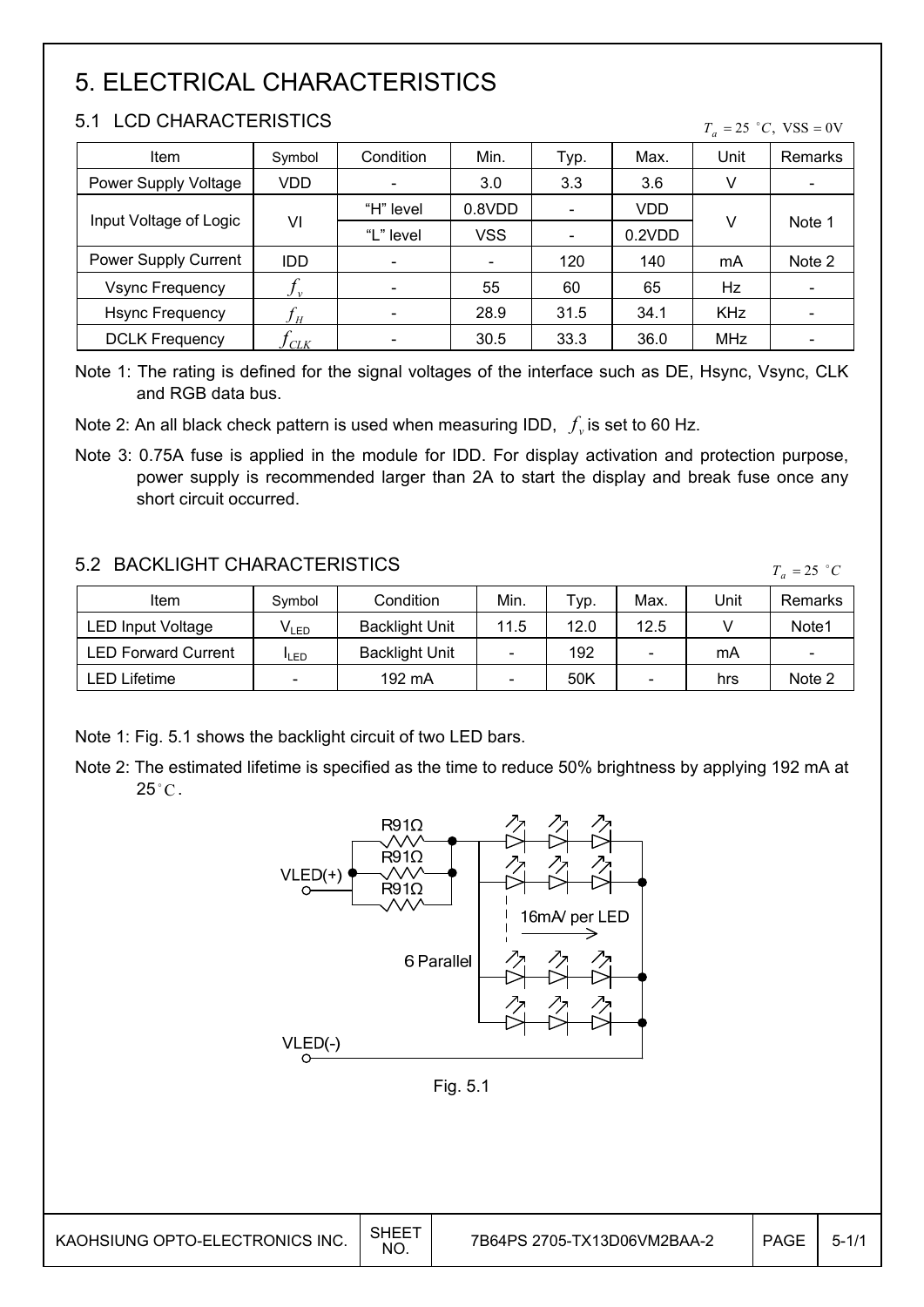### 6. OPTICAL CHARACTERISTICS

The optical characteristics are measured based on the conditions as below:

- Supplying the signals and voltages defined in the section of electrical characteristics.

- The backlight unit needs to be turned on for 30 minutes.

- The ambient temperature is 25 °C.

- In the dark room around 500~1000 lx, the equipment has been set for the measurements as shown in Fig 6.1.

|                                     |             |                          |                                         |                          |                |                          |                          | $T_a = 25$ °C, $f_v = 60$ Hz, VDD = 3.3V |
|-------------------------------------|-------------|--------------------------|-----------------------------------------|--------------------------|----------------|--------------------------|--------------------------|------------------------------------------|
| Item                                |             | Symbol                   | Condition                               | Min.                     | Typ.           | Max.                     | Unit                     | Remarks                                  |
| <b>Brightness of White</b>          |             | $\overline{\phantom{0}}$ |                                         | 850                      | 1000           | $\blacksquare$           | $\text{cd/m}^2$          | Note 1                                   |
| <b>Brightness Uniformity</b>        |             | $\overline{\phantom{a}}$ | $\phi = 0^{\circ}, \theta = 0^{\circ},$ | 70                       | $\blacksquare$ | $\blacksquare$           | $\%$                     | Note 2                                   |
| <b>Contrast Ratio</b>               |             | CR                       | ILED= 192mA                             | 400                      | 600            |                          | $\overline{\phantom{a}}$ | Note 3                                   |
| Response Time<br>(Rising + Falling) |             | $Tr + Tf$                | $\phi = 0^{\circ}, \theta = 0^{\circ}$  | $\blacksquare$           | 50             | $\overline{\phantom{a}}$ | ms                       | Note 4                                   |
| <b>NTSC Ratio</b>                   |             | $\overline{\phantom{0}}$ | $\phi = 0^\circ$ , $\theta = 0^\circ$   | $\blacksquare$           | 50             | $\overline{\phantom{a}}$ | %                        | $\blacksquare$                           |
|                                     |             | $\theta$ x               | $\phi = 0^\circ$ , CR $\geq 10$         | $\overline{\phantom{0}}$ | 70             | $\overline{\phantom{a}}$ |                          |                                          |
|                                     |             | $\theta x'$              | $\phi = 180$ °, CR $\geq 10$            | $\overline{\phantom{0}}$ | 70             |                          |                          |                                          |
| <b>Viewing Angle</b>                |             | $\theta$ y               | $\phi = 90^\circ$ , CR $\geq 10$        | $\overline{\phantom{0}}$ | 60             |                          | Degree                   | Note 5                                   |
|                                     |             | $\theta$ y'              | $\phi = 270$ °, CR $\geq 10$            |                          | 70             |                          |                          |                                          |
|                                     | Red         | X                        |                                         | 0.55                     | 0.60           | 0.65                     |                          |                                          |
|                                     |             | Y                        |                                         | 0.30                     | 0.35           | 0.40                     |                          |                                          |
|                                     |             | X                        |                                         | 0.30                     | 0.35           | 0.40                     |                          |                                          |
| Color                               | Green       | Y                        |                                         | 0.53                     | 0.58           | 0.63                     |                          |                                          |
| Chromaticity                        |             | X                        | $\phi = 0^{\circ}, \theta = 0^{\circ}$  | 0.10                     | 0.15           | 0.20                     |                          | Note 6                                   |
|                                     | <b>Blue</b> | Y                        |                                         | 0.05                     | 0.10           | 0.15                     |                          |                                          |
|                                     |             | X                        |                                         | 0.24                     | 0.29           | 0.34                     |                          |                                          |
|                                     | White       | Y                        |                                         | 0.26                     | 0.31           | 0.36                     |                          |                                          |

Note 1: The brightness is measured from the center point of the panel, P5 in Fig. 6.2, for the typical value.

Note 2: The brightness uniformity is calculated by the equation as below:

Brightness uniformity =  $\frac{\text{Min.~Brightness}}{\text{Max.~Brightness}}$  X100%

, which is based on the brightness values of the 9 points measured by BM-5 as shown in Fig. 6.2.

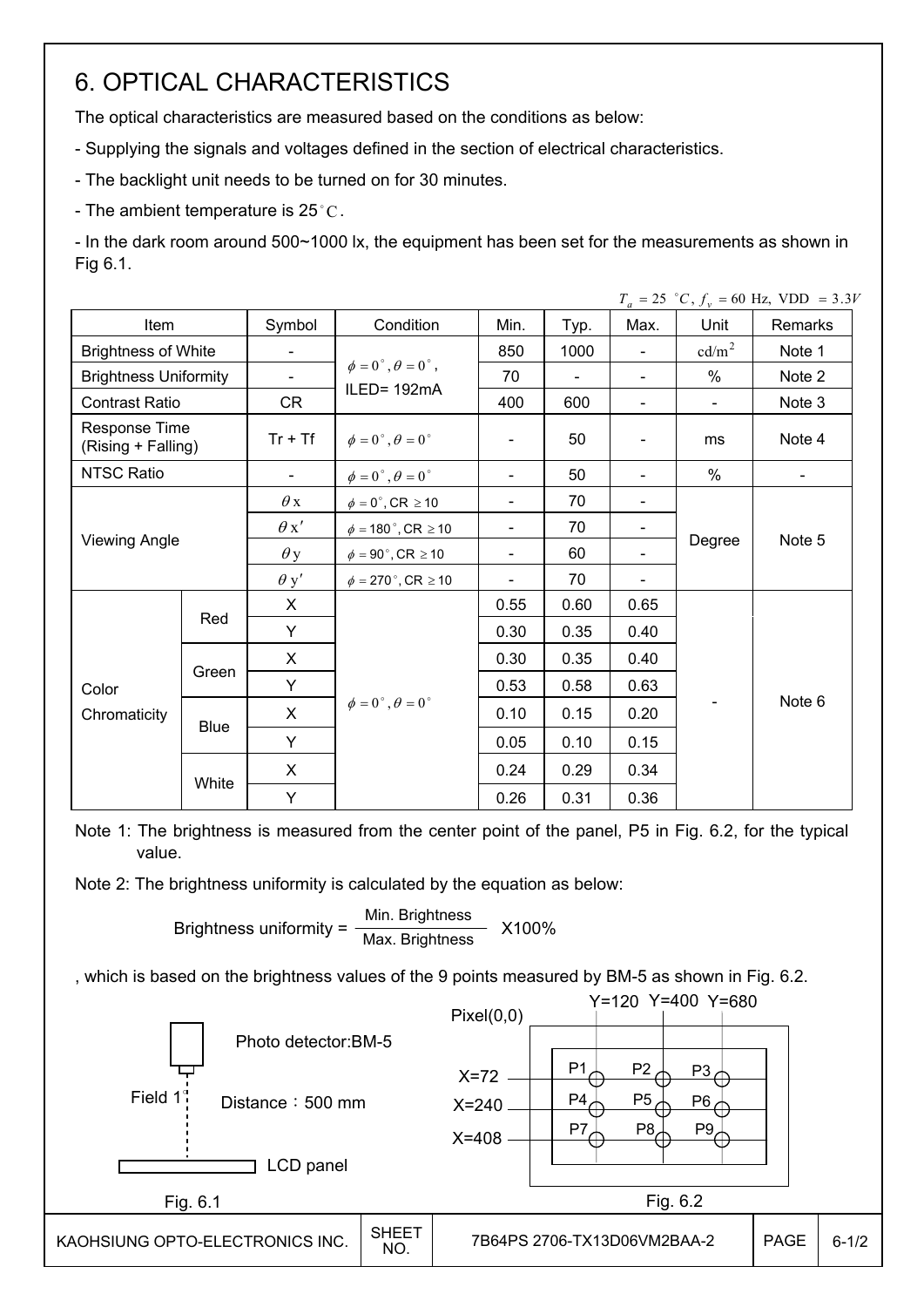Note 3: The Contrast ratio is measured from the center point of the panel, P5, and defined as the following equation:

 $CR =$  Brightness of White Brightness of Black

Note 4: The definition of response time is shown in Fig. 6.3. The rising time is the period from 90% brightness to 10% brightness when the data is from white to black. Oppositely, Falling time is the period from 10% brightness rising to 90% brightness.



Note 5: The definition of viewing angle is shown in Fig. 6.4. Angle  $\phi$  is used to represent viewing directions, for instance,  $\phi = 270^\circ$  means 6 o'clock, and  $\phi = 0^\circ$  means 3 o'clock. Moreover, angle  $\theta$  is used to represent viewing angles from axis Z toward plane XY.

 The viewing direction of this display is 12 o'clock, which means that a photograph with gray scale would not be reversed in color and the brightness change would be less from this direction. However, the best contrast peak would be located at 6 o'clock.



Note 6: The color chromaticity is measured from the center point of the panel, P5, as shown in Fig. 6.2.

I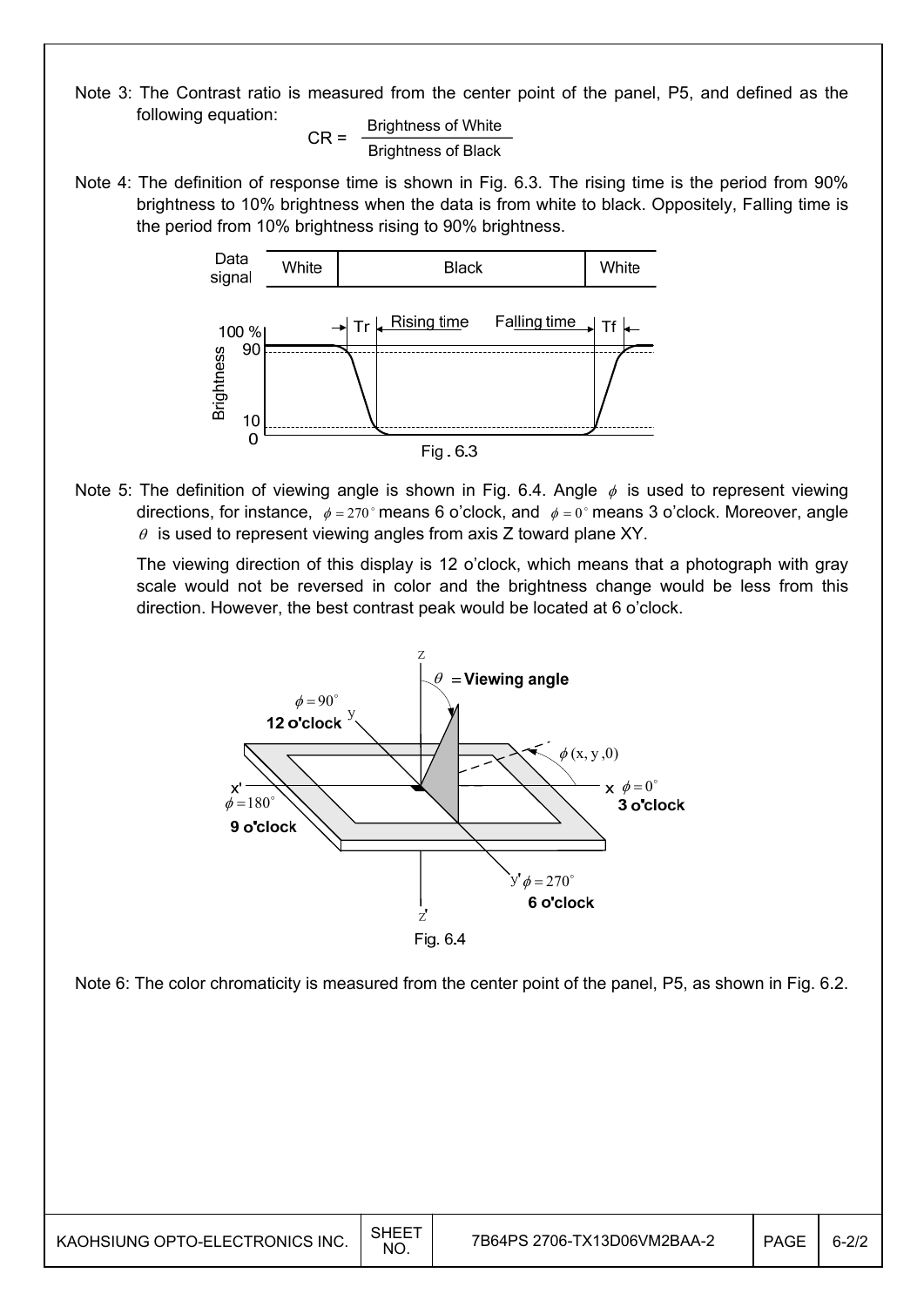

Note 1: Signals are DCLK, DE, Hsync, Vsync and RGB data bus.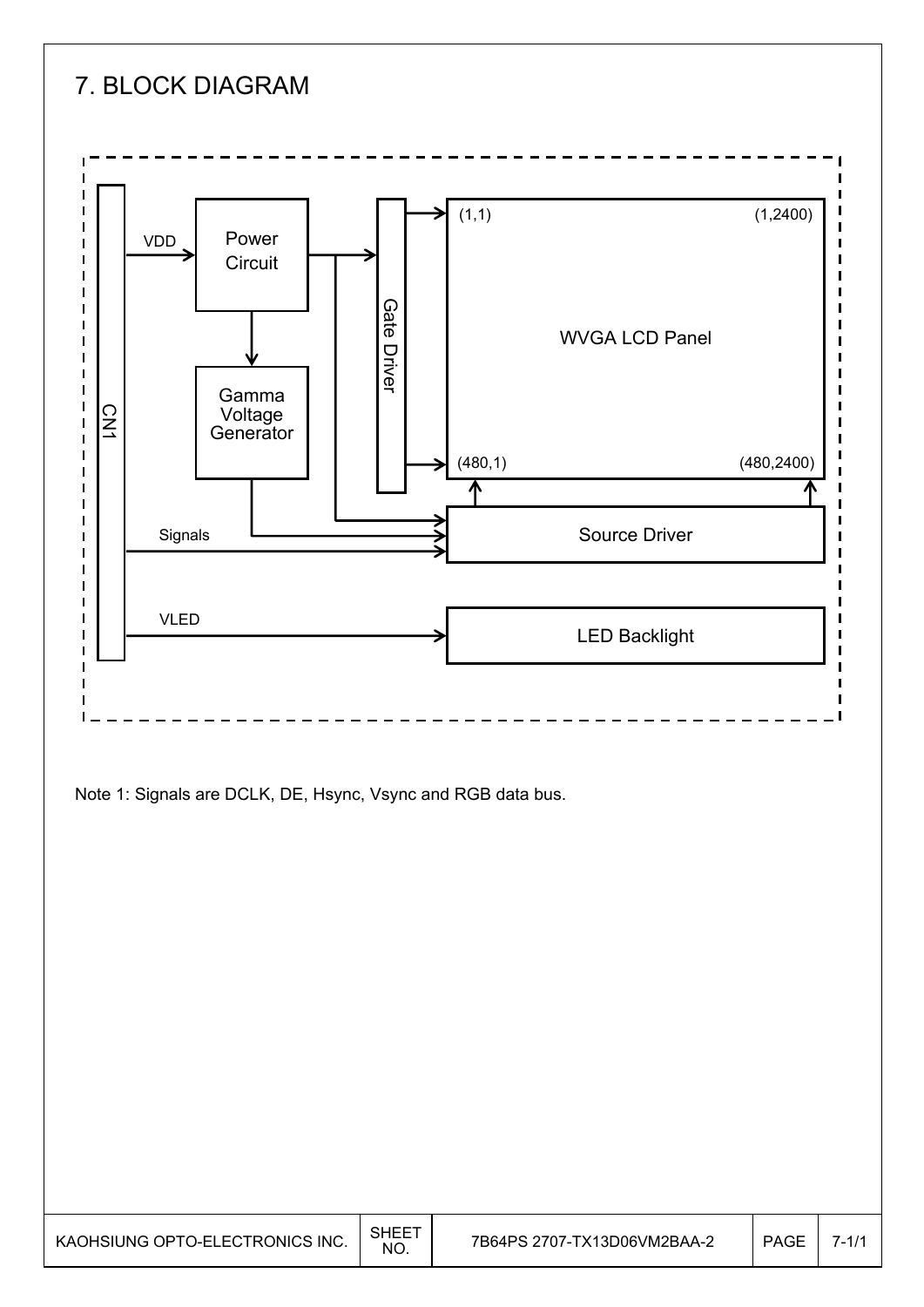### 8. RELIABILITY TESTS

| <b>Test Item</b>                                                                                                                             | Condition                                                                                       |                                                            |  |  |
|----------------------------------------------------------------------------------------------------------------------------------------------|-------------------------------------------------------------------------------------------------|------------------------------------------------------------|--|--|
| <b>High Temperature</b>                                                                                                                      | 1) Operating<br>2) 70 $^{\circ}$ C                                                              | 240 hrs                                                    |  |  |
| Low Temperature                                                                                                                              | 1) Operating<br>2) -20 $^{\circ}$ C                                                             |                                                            |  |  |
| <b>High Temperature</b>                                                                                                                      | 3) 1) Storage<br>4) 2) 80 $^{\circ}$ C                                                          |                                                            |  |  |
| Low Temperature                                                                                                                              | 5) 1) Storage<br>6) 2) -30 $^{\circ}$ C                                                         | 240 hrs                                                    |  |  |
| <b>Heat Cycle</b>                                                                                                                            | 1) Operating<br>2) $-20$ °C $-70$ °C<br>3) 3hrs~1hr~3hrs                                        | 240 hrs                                                    |  |  |
| <b>Thermal Shock</b>                                                                                                                         | 1) Non-Operating<br>2) -35 $^{\circ}$ C $\leftrightarrow$ 85 $^{\circ}$ C<br>3) 0.5 hr ↔ 0.5 hr | 240 hrs                                                    |  |  |
| High Temperature &<br>Humidity                                                                                                               | 1) Operating<br>2) 40°C & 85%RH<br>3) Without condensation<br>(Note 3)                          | 240 hrs                                                    |  |  |
| Vibration                                                                                                                                    | 1) Non-Operating<br>2) 20~200 Hz<br>3) 2G<br>4) X, Y, and Z directions                          |                                                            |  |  |
| <b>Mechanical Shock</b>                                                                                                                      | 1) Non-Operating<br>2) 10 ms<br>3) 50G<br>4) $\pm X, \pm Y$ and $\pm Z$ directions              | Once for each direction                                    |  |  |
| 1) Operating<br>2) Tip: 150 pF, 330 $\Omega$<br><b>ESD</b><br>3) Air discharge for glass: ±8KV<br>4) Contact discharge for metal frame: ±8KV |                                                                                                 | 1) Glass: 9 points<br>2) Metal frame: 8 points<br>(Note 4) |  |  |

Note 1: Display functionalities are inspected under the conditions defined in the specification after the reliability tests.

- Note 2: The display is not guaranteed for use in corrosive gas environments.
- Note 3: Under the condition of high temperature & humidity, if the temperature is higher than 40 °C, the humidity needs to be reduced as Fig. 8.1 shown.
- Note 4: All pins of LCD interface (CN1) have been tested by  $\pm 100V$  contact discharge of ESD under non-operating condition.

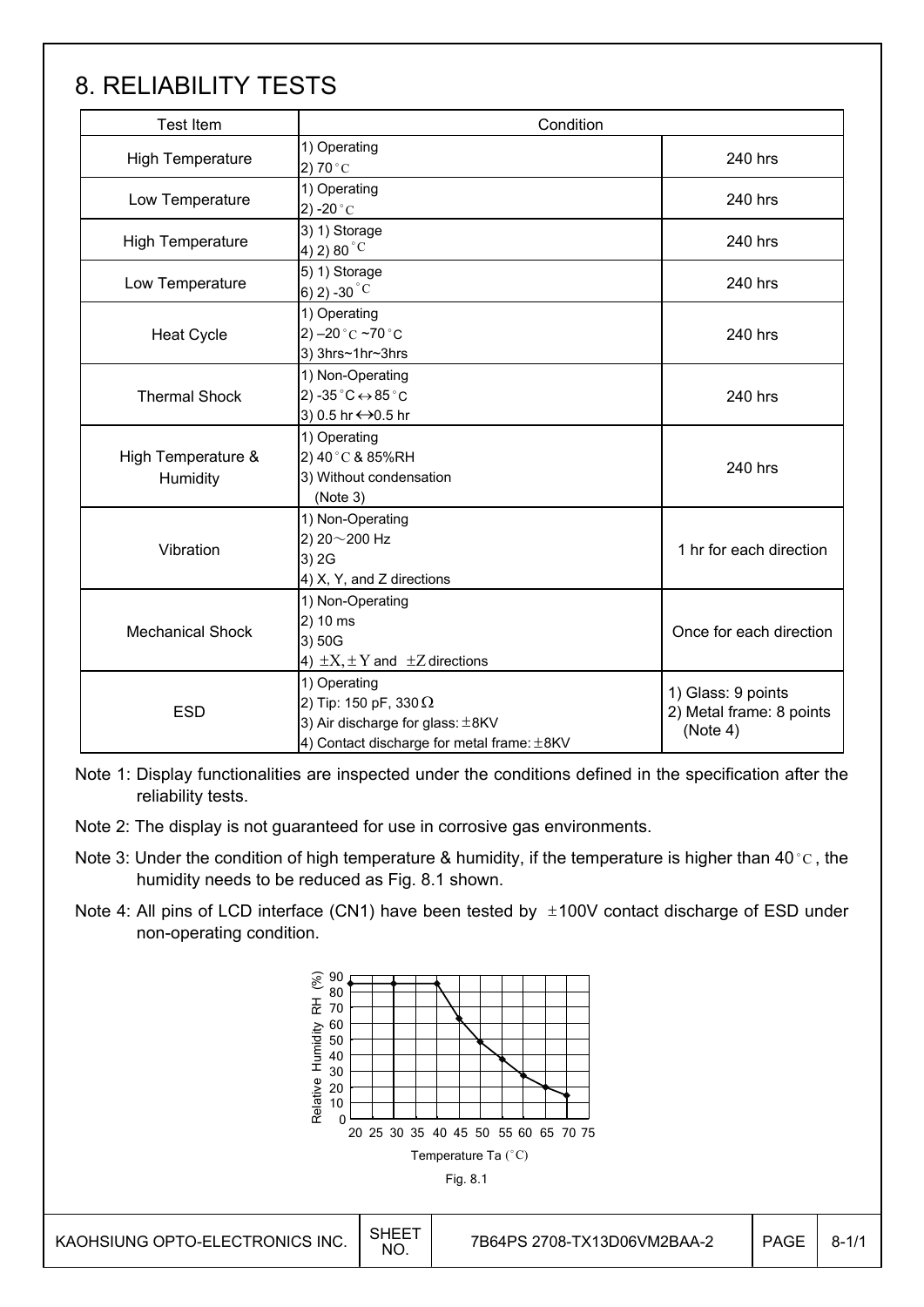## 9. LCD INTERFACE

#### 9.1 INTERFACE PIN CONNECTIONS

The display interface connector (CN1) is FA5S040HP1R3000 (JAE), and Pin assignment is as below:

| Pin No.        | Symbol         | Signal                        | Pin No. | Symbol         | Signal               |  |
|----------------|----------------|-------------------------------|---------|----------------|----------------------|--|
| 1              |                |                               | 21      | G4             | Green data           |  |
| $\overline{2}$ | <b>VDD</b>     | <b>Supply Voltage</b>         | 22      | G <sub>3</sub> | Green data           |  |
| 3              | U/D            | Scan Direction (Up/Down)      | 23      | <b>VSS</b>     | Ground               |  |
| 4              | L/R            | Scan Direction (Left/Right)   | 24      | G <sub>2</sub> | Green data           |  |
| 5              | Vsync          | Vertical synchronous signal   | 25      | G <sub>1</sub> | Green data           |  |
| 6              | <b>DE</b>      | Data Enable                   | 26      | G <sub>0</sub> | Green data (LSB)     |  |
| $\overline{7}$ | <b>VSS</b>     | Ground                        | 27      | <b>VSS</b>     | Ground               |  |
| 8              | <b>DCLK</b>    | Dot clock                     | 28      | R <sub>5</sub> | Red data (MSB)       |  |
| 9              | <b>VSS</b>     | Ground                        | 29      | R <sub>4</sub> | Red data             |  |
| 10             | Hsync          | Horizontal synchronous signal | 30      | R <sub>3</sub> | Red data             |  |
| 11             | <b>VSS</b>     | Ground                        | 31      | <b>VSS</b>     | Ground               |  |
| 12             | B <sub>5</sub> | Blue data (MSB)               | 32      | R <sub>2</sub> | Red data             |  |
| 13             | <b>B4</b>      | Blue data                     | 33      | R <sub>1</sub> | Red data             |  |
| 14             | B <sub>3</sub> | Blue data                     | 34      | R <sub>0</sub> | Red data (LSB)       |  |
| 15             | <b>VSS</b>     | Ground                        | 35      | <b>VSS</b>     | Ground               |  |
| 16             | <b>B2</b>      | Blue data                     | 36      | <b>NC</b>      | No Connection        |  |
| 17             | <b>B1</b>      | Blue data                     | 37      |                |                      |  |
| 18             | B <sub>0</sub> | Blue data (LSB)               | 38      | $V_{LED}(+)$   | Power Supply for B/L |  |
| 19             | <b>VSS</b>     | Ground                        | 39      |                |                      |  |
| 20             | G <sub>5</sub> | Green data (MSB)              | 40      | $V_{LED}(-)$   | Ground               |  |

Note 1: When using Sync mode, the DE pin must be pulled low, and when DE mode, the Hsync & Vsync must be pulled high. Sync mode and DE mode can't active at the same time.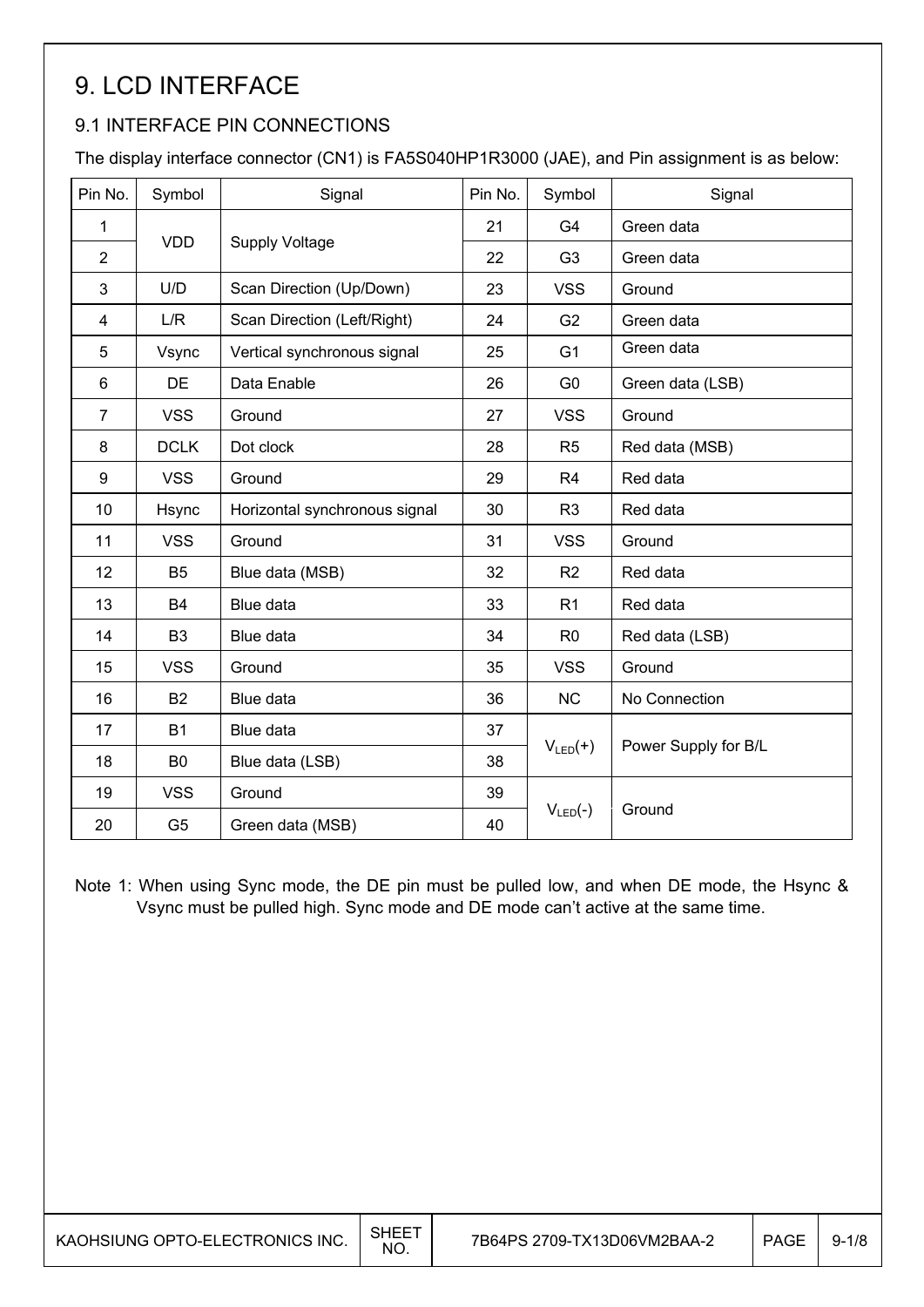#### 9.2 TIMING CHART



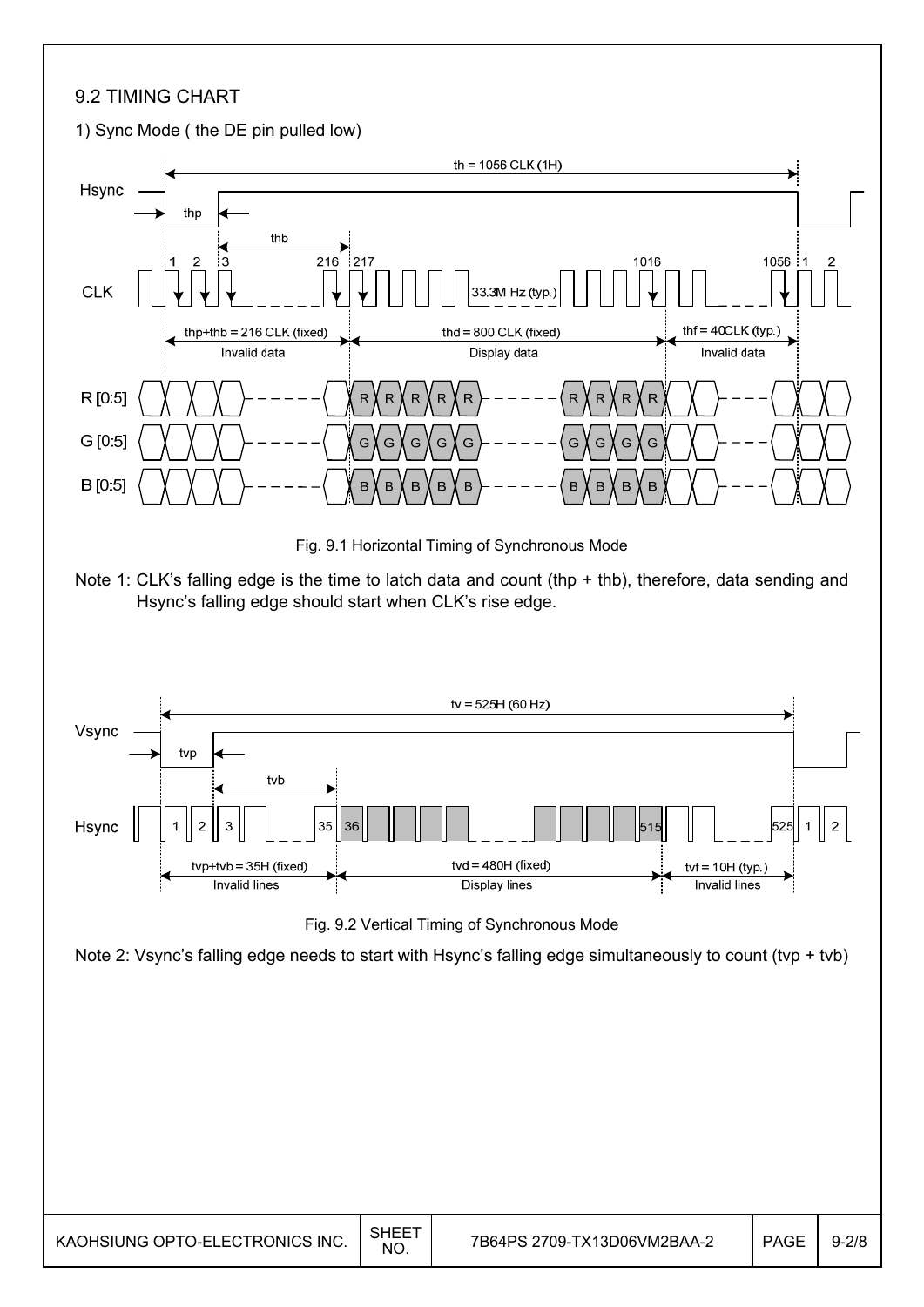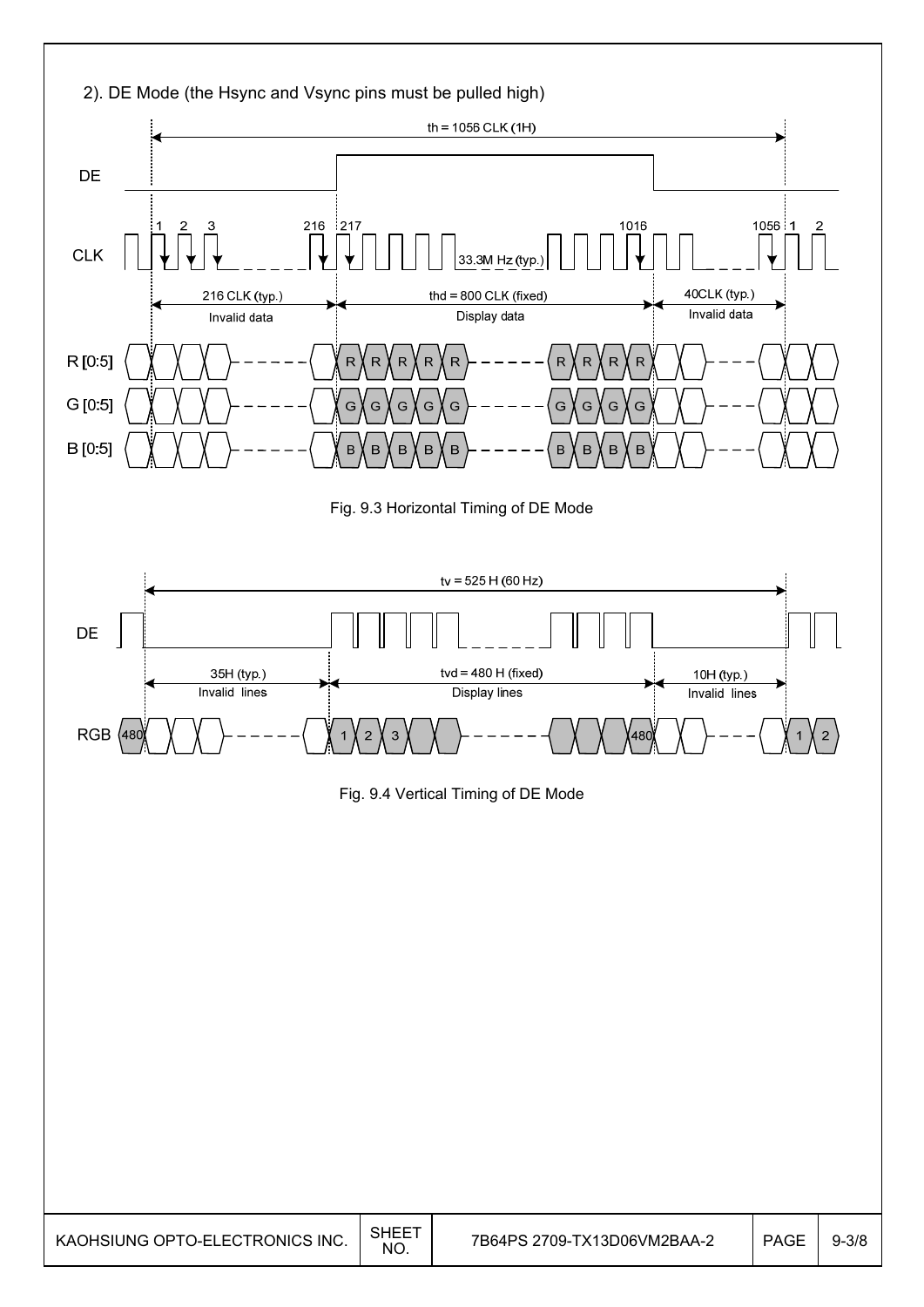#### 9.3 CLOCK AND DATA INPUT TIMING

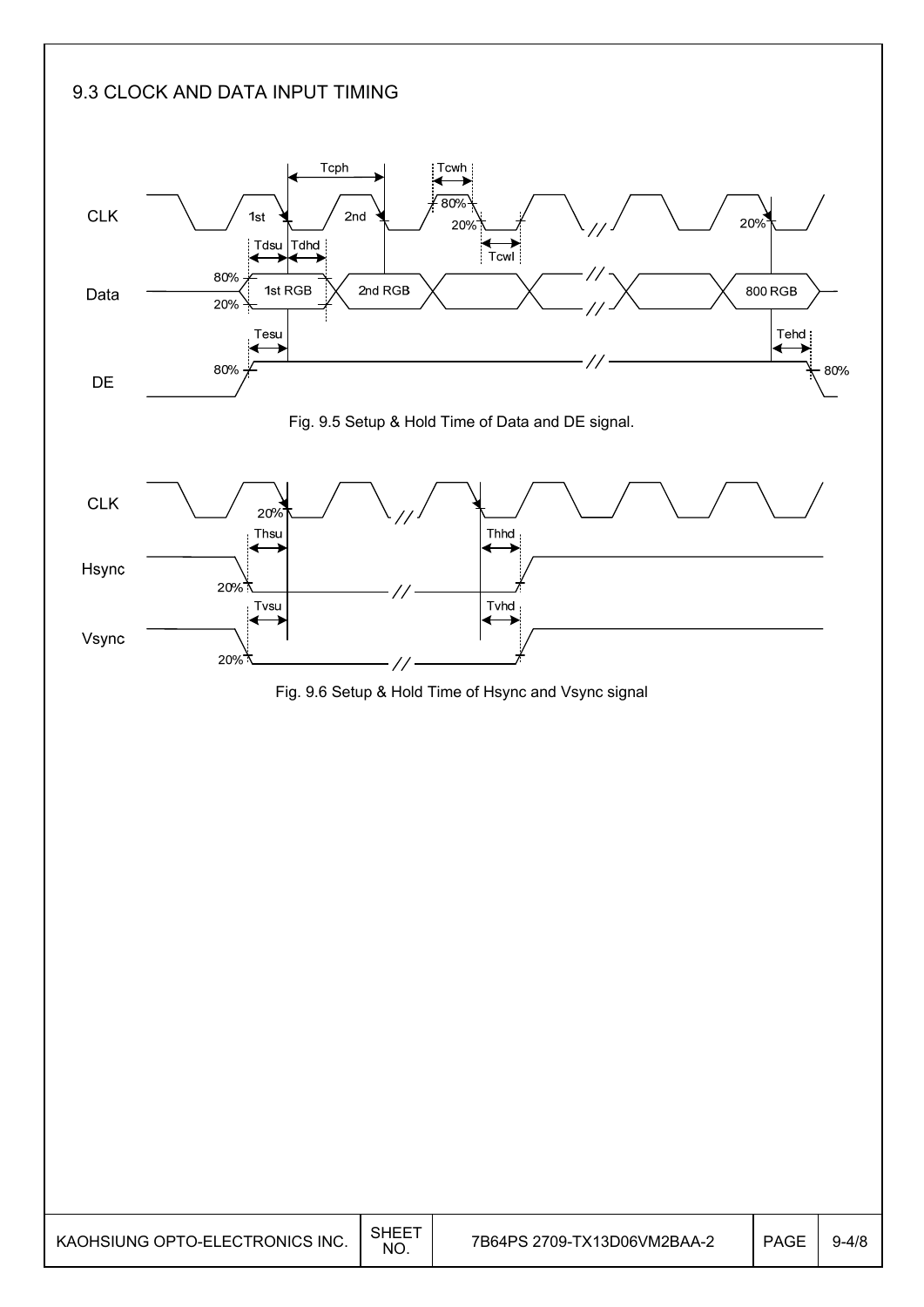#### 9.4 TIMING TABLE

The column of timing sets including minimum, typical, and maximum as below are based on the best optical performance, frame frequency (Vsync) = 60 Hz to define. If 60 Hz is not the aim to set, 54~66 Hz for Vsync is recommended to apply for better performance by other parameter combination as the definitions in section 5.1.

| Item  |                            | Symbol      | Min. | Typ. | Max. | Unit       |
|-------|----------------------------|-------------|------|------|------|------------|
|       | <b>CLK Frequency</b>       | fclk        | 32.4 | 33.3 | 41.2 | M Hz       |
|       | Display Data               | thd         | 800  | 800  | 800  |            |
|       | Cycle Time                 | th          | 1036 | 1056 | 1116 |            |
| Hsync | Pulse Width                | thp         | 128  | 128  | 128  | <b>CLK</b> |
|       | Pulse Width and Back Porch | thp $+$ thb | 216  | 216  | 216  |            |
|       | <b>Front Porch</b>         | thf         | 20   | 40   | 100  |            |
| Vsync | Display Line               | tvd         | 480  | 480  | 480  |            |
|       | Cycle Time                 | tv          | 521  | 525  | 615  |            |
|       | Pulse Width                | tvp         | 2    | 2    | 2    | Н          |
|       | Pulse Width and Back Porch | $typ + tvb$ | 35   | 35   | 35   |            |
|       | <b>Front Porch</b>         | tvf         | 6    | 10   | 100  |            |

#### 2).DE Mode

|            | <b>Item</b>          | Symbol | Min. | Typ. | Max. | Unit       |  |
|------------|----------------------|--------|------|------|------|------------|--|
| Horizontal | <b>CLK Frequency</b> | fclk   | 30.0 | 33.3 | 37.0 | M Hz       |  |
|            | Display Data         | thd    | 800  | 800  | 800  | <b>CLK</b> |  |
|            | Cycle Time           | th     | 1000 | 1056 | 1100 |            |  |
| Vertical   | Display Data         | tvd    | 480  | 480  | 480  | Η          |  |
|            | Cycle Time           | tv     | 500  | 525  | 560  |            |  |

#### 3).Clock and Data Input Timing

| Item       |                  | Symbol | Min.                         | Typ.                     | Max.                     | Unit |
|------------|------------------|--------|------------------------------|--------------------------|--------------------------|------|
| Duty       |                  | Tcwh   | 40                           | 50                       | 60                       | $\%$ |
| <b>CLK</b> | Cycle Time       | Tcph   | $\qquad \qquad \blacksquare$ | 30                       | $\overline{\phantom{a}}$ |      |
|            | Setup Time       | Tvsu   | 6                            | $\overline{\phantom{a}}$ | $\overline{\phantom{a}}$ |      |
| Vsync      | <b>Hold Time</b> | Tvhd   | 6                            | $\overline{\phantom{a}}$ |                          |      |
|            | Setup Time       | Thsu   | 6                            | $\overline{\phantom{a}}$ |                          |      |
| Hsync      | <b>Hold Time</b> | Thhd   | 6                            | $\overline{\phantom{a}}$ | $\overline{\phantom{0}}$ | ns   |
|            | Setup Time       | Tdsu   | 6                            | $\overline{\phantom{a}}$ | $\overline{\phantom{0}}$ |      |
| Data       | <b>Hold Time</b> | Tdhd   | 6                            | $\overline{\phantom{a}}$ | $\overline{\phantom{0}}$ |      |
|            | Setup Time       | Tesu   | 6                            | $\overline{\phantom{a}}$ | $\overline{\phantom{0}}$ |      |
| DE         | <b>Hold Time</b> | Tehd   | 6                            | $\overline{\phantom{a}}$ | -                        |      |

 $\overline{\phantom{a}}$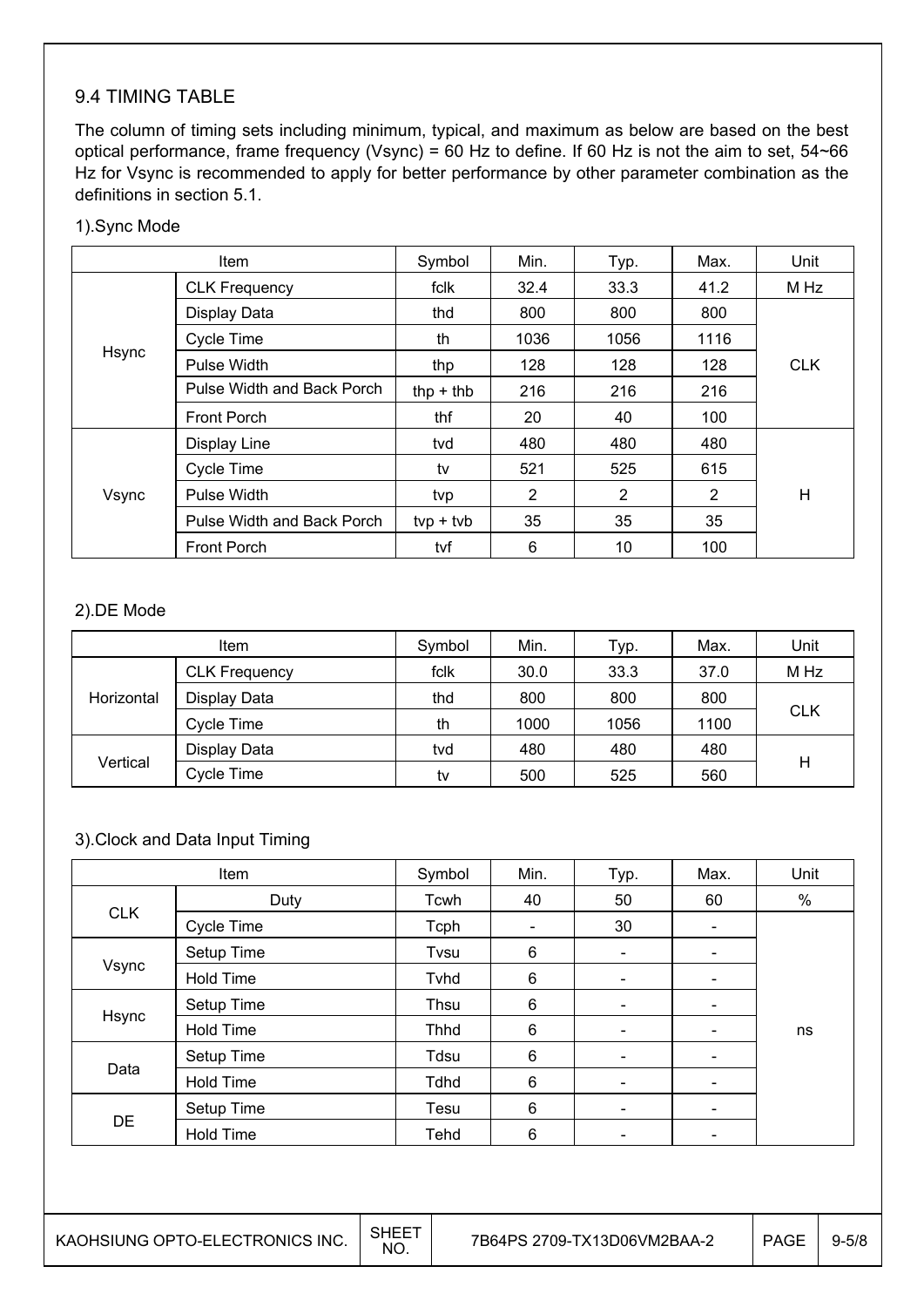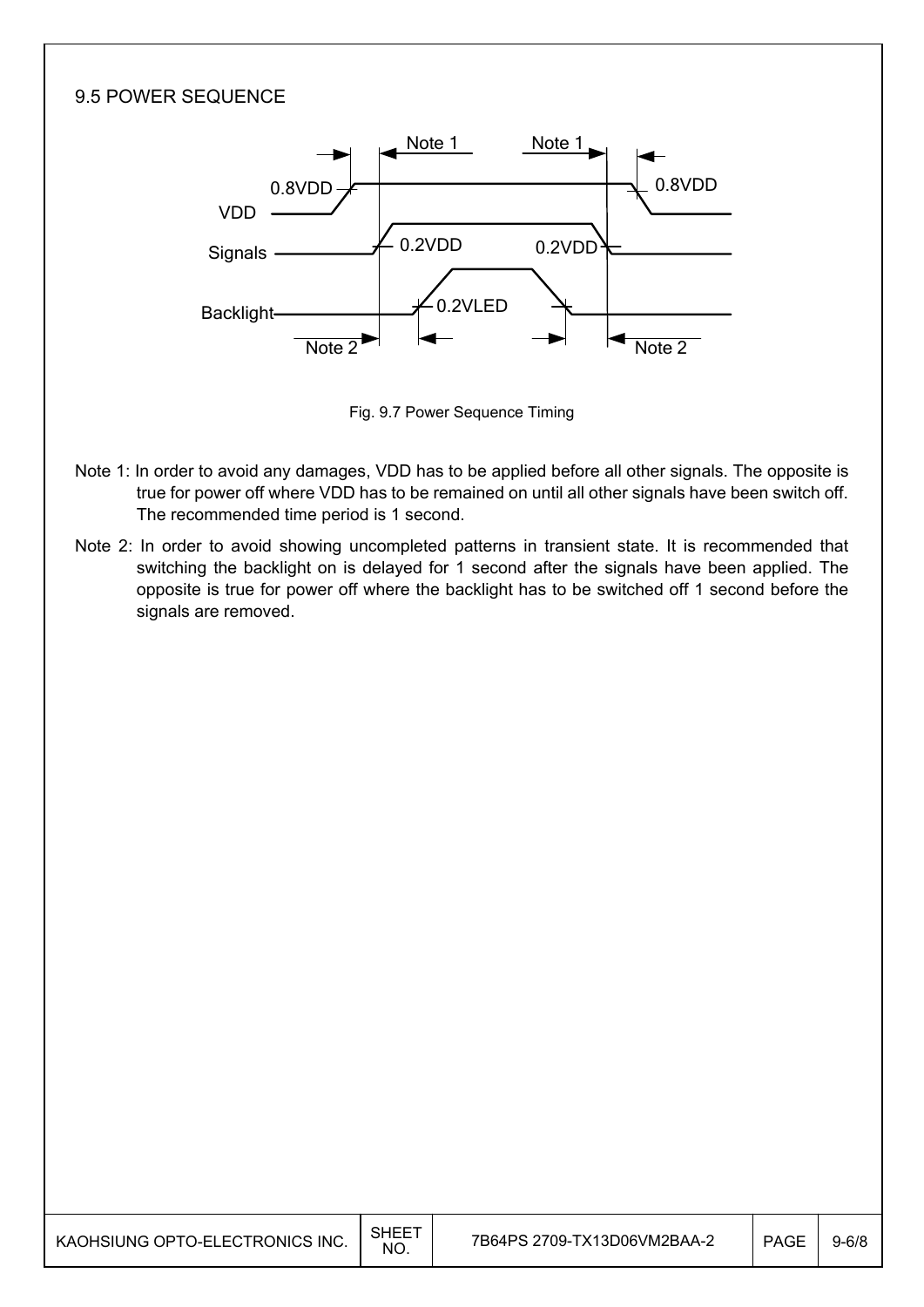#### 9.6 DISPLAY MODE CONTROL

Scan direction is available to be switched as below by setting CN1's L/R & U/D pin



L/R : H, U/D : L (Default) L/R : L, U/D : L



L/R : H , U/D : H L/R : L , U/D : H

I



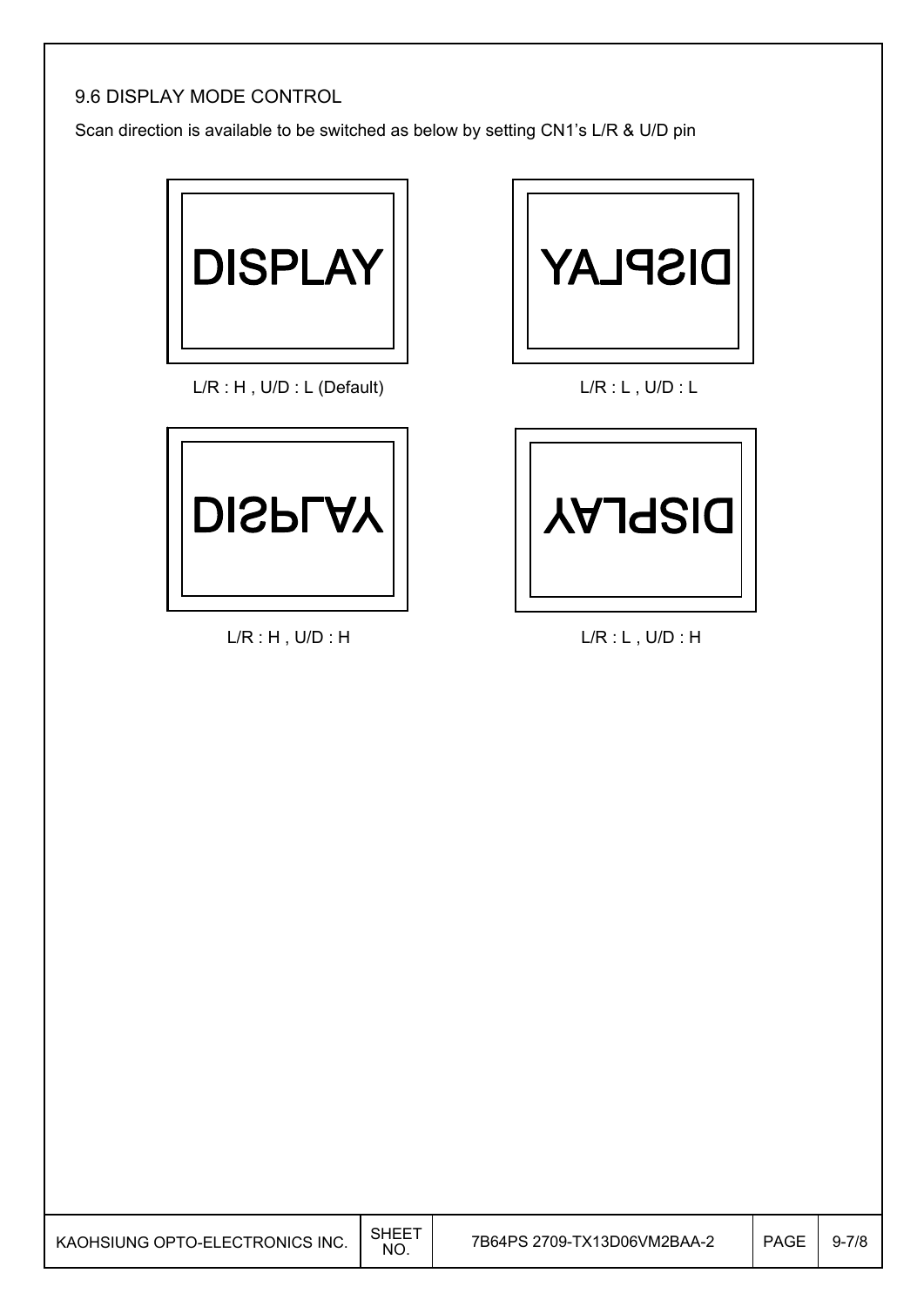### 9.7 DATA INPUT for DISPLAY COLOR

|              | COLOR &<br>Gray Scale |                |                      |                      |                |                |                      |                                  |                |                | Data Signal    |                |                                  |                |                      |                          |                      |                          |                                 |
|--------------|-----------------------|----------------|----------------------|----------------------|----------------|----------------|----------------------|----------------------------------|----------------|----------------|----------------|----------------|----------------------------------|----------------|----------------------|--------------------------|----------------------|--------------------------|---------------------------------|
|              |                       | R <sub>5</sub> | R4                   | R <sub>3</sub>       | R <sub>2</sub> | R <sub>1</sub> | R <sub>0</sub>       | G <sub>5</sub>                   | G <sub>4</sub> | G <sub>3</sub> | G <sub>2</sub> | G <sub>1</sub> | G <sub>0</sub>                   | <b>B5</b>      | <b>B4</b>            | B <sub>3</sub>           | <b>B2</b>            | <b>B1</b>                | B <sub>0</sub>                  |
|              | <b>Black</b>          | 0              | $\mathbf 0$          | $\mathbf 0$          | 0              | 0              | 0                    | 0                                | $\mathbf 0$    | $\mathbf 0$    | 0              | 0              | $\mathbf 0$                      | $\mathbf 0$    | $\mathbf 0$          | $\mathbf 0$              | 0                    | $\mathbf{0}$             | $\mathbf 0$                     |
|              | Red(0)                | 1              | 1                    | $\mathbf{1}$         | 1              | 1              | 1                    | 0                                | $\mathbf 0$    | 0              | $\mathbf 0$    | 0              | 0                                | $\mathbf 0$    | 0                    | 0                        | 0                    | 0                        | 0                               |
|              | Green (0)             | $\mathbf 0$    | $\mathbf 0$          | 0                    | 0              | 0              | $\mathbf 0$          | $\mathbf{1}$                     | 1              | $\mathbf{1}$   | $\mathbf{1}$   | $\mathbf{1}$   | 1                                | $\mathbf 0$    | $\mathbf 0$          | $\mathbf 0$              | $\mathbf 0$          | 0                        | 0                               |
| <b>Basic</b> | Blue $(0)$            | $\mathbf 0$    | $\mathbf 0$          | 0                    | 0              | 0              | $\overline{0}$       | 0                                | $\overline{0}$ | $\overline{0}$ | $\mathbf 0$    | 0              | 0                                | 1              | 1                    | 1                        | 1                    | 1                        | 1                               |
| Color        | Cyan                  | 0              | 0                    | 0                    | 0              | 0              | 0                    | 1                                | 1              | $\mathbf{1}$   | 1              | 1              | 1                                | 1              | 1                    | 1                        | 1                    | 1                        | 1                               |
|              | Magenta               | 1              | 1                    | 1                    | 1              | 1              | 1                    | 0                                | $\mathbf 0$    | 0              | $\mathbf 0$    | 0              | $\mathbf 0$                      | 1              | 1                    | 1                        | 1                    | $\mathbf 1$              | 1                               |
|              | Yellow                | 1              | 1                    | $\mathbf{1}$         | $\mathbf{1}$   | $\mathbf{1}$   | 1                    | 1                                | 1              | $\mathbf{1}$   | $\mathbf{1}$   | 1              | $\mathbf 1$                      | $\mathbf 0$    | $\mathbf 0$          | $\mathbf 0$              | 0                    | 0                        | 0                               |
|              | White                 | 1              | 1                    | $\mathbf{1}$         | $\mathbf{1}$   | 1              | 1                    | $\mathbf{1}$                     | $\mathbf{1}$   | $\overline{1}$ | 1              | 1              | 1                                | $\mathbf 1$    | 1                    | 1                        | 1                    | 1                        | 1                               |
|              | <b>Black</b>          | 0              | $\mathbf 0$          | 0                    | 0              | $\mathbf 0$    | 0                    | 0                                | $\mathbf 0$    | 0              | 0              | 0              | $\mathbf 0$                      | $\mathbf 0$    | $\mathbf 0$          | 0                        | 0                    | 0                        | 0                               |
|              | Red (62)              | 0              | 0                    | 0                    | $\mathbf 0$    | 0              | 1                    | 0                                | $\mathbf 0$    | $\Omega$       | $\mathbf 0$    | 0              | 0                                | $\overline{0}$ | $\mathbf 0$          | $\mathbf 0$              | 0                    | 0                        | 0                               |
|              | Red (61)              | 0              | 0                    | 0                    | 0              | 1              | 0                    | 0                                | $\mathbf 0$    | 0              | 0              | 0              | 0                                | $\mathbf 0$    | 0                    | $\mathbf 0$              | 0                    | 0                        | 0                               |
| Red          | $\ddot{\cdot}$        | $\blacksquare$ | Ì.                   | $\blacksquare$       | $\blacksquare$ | $\blacksquare$ | ٠                    | $\blacksquare$<br>$\epsilon$     | $\blacksquare$ | $\blacksquare$ | $\blacksquare$ | $\cdot$        | $\blacksquare$<br>×,             | $\blacksquare$ | $\blacksquare$       | $\cdot$                  | $\blacksquare$       | $\overline{\phantom{a}}$ | $\ddot{\phantom{a}}$            |
|              | $\blacksquare$        | $\cdot$        | $\blacksquare$       | $\blacksquare$<br>×, | $\blacksquare$ | $\cdot$        | ٠                    | $\blacksquare$<br>$\epsilon$     | $\blacksquare$ | $\blacksquare$ | $\blacksquare$ | $\blacksquare$ | $\blacksquare$                   | $\cdot$        | $\blacksquare$       | $\blacksquare$           | $\blacksquare$       | $\blacksquare$           | $\blacksquare$<br>j.            |
|              | Red (1)               | 1              | 1                    | $\mathbf{1}$         | $\mathbf{1}$   | $\mathbf{1}$   | $\overline{0}$       | 0                                | $\mathbf 0$    | 0              | $\mathbf 0$    | $\mathbf 0$    | $\mathbf 0$                      | $\mathbf 0$    | $\mathbf 0$          | $\mathbf 0$              | 0                    | 0                        | 0                               |
|              | Red (0)               | 1              | 1                    | $\mathbf{1}$         | 1              | 1              | 1                    | 0                                | $\mathbf 0$    | 0              | 0              | 0              | 0                                | $\mathbf 0$    | $\mathbf 0$          | $\mathbf 0$              | 0                    | 0                        | 0                               |
|              | <b>Black</b>          | $\mathbf 0$    | $\mathbf 0$          | 0                    | 0              | $\mathbf 0$    | 0                    | 0                                | $\mathbf 0$    | 0              | $\mathbf 0$    | $\mathbf 0$    | $\mathbf 0$                      | $\mathbf 0$    | $\mathbf 0$          | $\mathbf 0$              | $\mathbf 0$          | $\mathbf 0$              | $\mathbf 0$                     |
|              | Green (62)            | 0              | 0                    | 0                    | 0              | $\mathbf 0$    | $\mathbf 0$          | 0                                | $\mathbf 0$    | 0              | $\mathbf 0$    | 0              | 1                                | $\mathbf 0$    | $\mathbf 0$          | 0                        | 0                    | 0                        | $\mathbf 0$                     |
|              | Green (61)            | 0              | $\overline{0}$       | 0                    | 0              | 0              | 0                    | 0                                | $\mathbf 0$    | $\overline{0}$ | 0              | 1              | 0                                | $\mathbf 0$    | $\overline{0}$       | 0                        | 0                    | 0                        | 0                               |
| Green        |                       | $\cdot$        | $\ddot{\phantom{a}}$ | $\ddot{\phantom{a}}$ | $\blacksquare$ | $\cdot$        | $\blacksquare$       | $\ddot{\cdot}$                   |                |                | Ì              | $\blacksquare$ | $\ddot{\cdot}$                   | $\ddot{\cdot}$ |                      |                          | $\ddot{\cdot}$       |                          | Ì                               |
|              | $\ddot{\phantom{a}}$  | $\cdot$        | ŀ.                   | ċ,                   | ŀ              | ċ,             | $\vdots$             | ċ                                | $\cdot$        | ÷              | ł,             | $\cdot$        | ł.                               | ċ              | $\ddot{\phantom{a}}$ | $\overline{\phantom{a}}$ | l.                   | ä,                       | $\ddot{\cdot}$                  |
|              | Green (1)             | 0              | 0                    | $\mathbf 0$          | 0              | 0              | $\mathbf 0$          | 1                                | 1              | 1              | 1              | 1              | 0                                | $\mathbf 0$    | $\mathbf 0$          | $\mathbf 0$              | 0                    | 0                        | 0                               |
|              | Green (0)             | $\mathbf 0$    | 0                    | 0                    | 0              | $\mathbf 0$    | $\mathbf 0$          | 1                                | 1              | 1              | $\mathbf{1}$   | 1              | 1                                | $\mathbf 0$    | 0                    | 0                        | 0                    | 0                        | 0                               |
|              | <b>Black</b>          | $\mathbf 0$    | 0                    | 0                    | 0              | 0              | $\mathbf 0$          | 0                                | $\mathbf 0$    | 0              | 0              | 0              | 0                                | $\mathbf 0$    | $\mathbf 0$          | $\mathbf 0$              | 0                    | 0                        | 0                               |
|              | <b>Blue (62)</b>      | 0              | 0                    | 0                    | 0              | 0              | 0                    | 0                                | $\overline{0}$ | $\overline{0}$ | $\overline{0}$ | $\mathbf 0$    | 0                                | $\mathbf 0$    | 0                    | $\overline{0}$           | 0                    | 0                        | 1                               |
|              | <b>Blue (61)</b>      | 0              | 0                    | 0                    | 0              | 0              | 0                    | 0                                | $\mathbf 0$    | 0              | 0              | 0              | 0                                | 0              | $\mathbf 0$          | 0                        | 0                    | 1                        | 0                               |
| <b>Blue</b>  | $\mathbf{r}$          |                | $\ddot{\phantom{0}}$ | $\blacksquare$       |                | ٠              | $\ddot{\phantom{0}}$ | $\blacksquare$<br>$\blacksquare$ |                |                | $\blacksquare$ |                | $\blacksquare$<br>$\blacksquare$ | $\cdot$        |                      |                          | $\ddot{\phantom{0}}$ | ÷                        | $\cdot$<br>$\ddot{\phantom{a}}$ |
|              | $\blacksquare$        | $\blacksquare$ | ł.                   | ÷,                   | $\blacksquare$ | $\ddot{\cdot}$ | $\blacksquare$       | ÷,                               | $\ddot{\cdot}$ | $\blacksquare$ | ÷              | t,             | $\ddot{\phantom{a}}$             | $\blacksquare$ | ċ                    | $\blacksquare$           | $\blacksquare$       | $\blacksquare$           | $\ddot{\phantom{a}}$            |
|              | (1)<br><b>Blue</b>    | 0              | 0                    | 0                    | 0              | 0              | 0                    | 0                                | $\mathbf 0$    | 0              | $\mathbf 0$    | 0              | 0                                | 1              | 1                    | 1                        | 1                    | 1                        | 0                               |
|              | Blue $(0)$            | 0              | 0                    | 0                    | 0              | 0              | 0                    | 0                                | $\mathbf 0$    | 0              | 0              | 0              | 0                                | 1              | 1                    | 1                        | 1                    | 1                        | 1                               |

 $\overline{\phantom{a}}$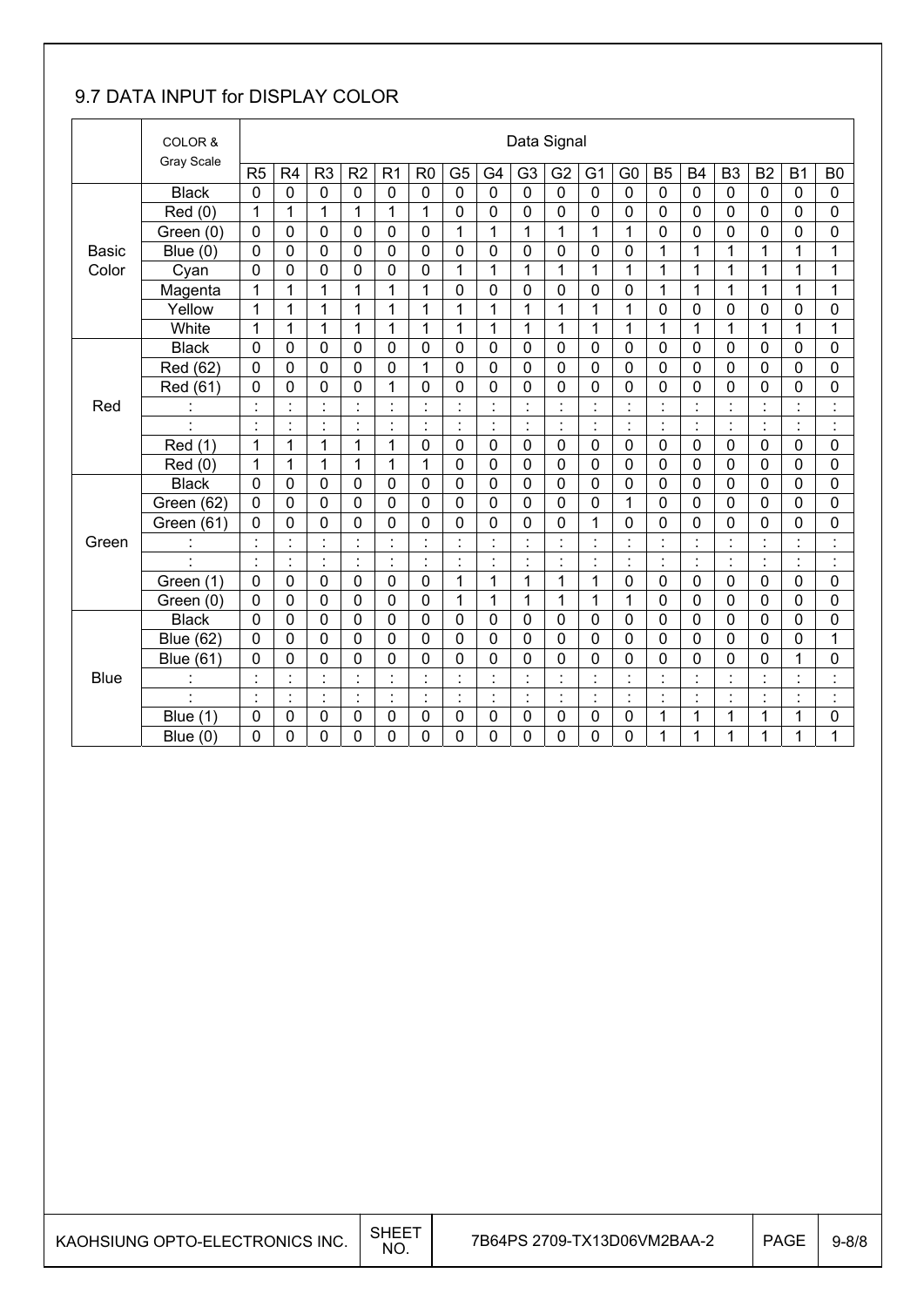**10. OUTLINE DIMENSIONS** 10.1 FRONT VIEW



7B64PS 2710-TX13D06VM2BAA-2 PAGE 10-1/2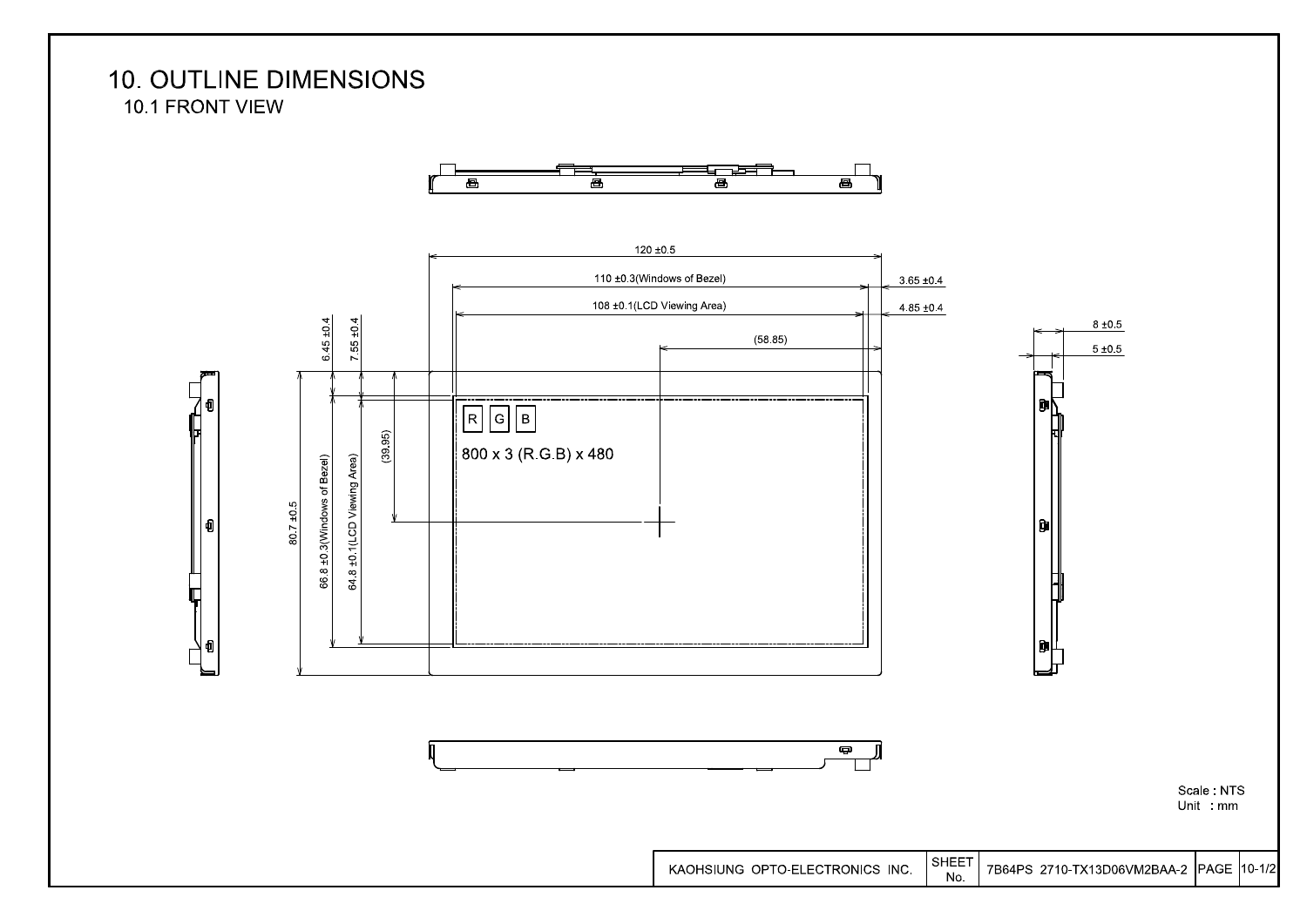10.2 REAR VIEW



PAGE 10-2/2 7B64PS 2710-TX13D06VM2BAA-1

Scale: NTS

Unit : mm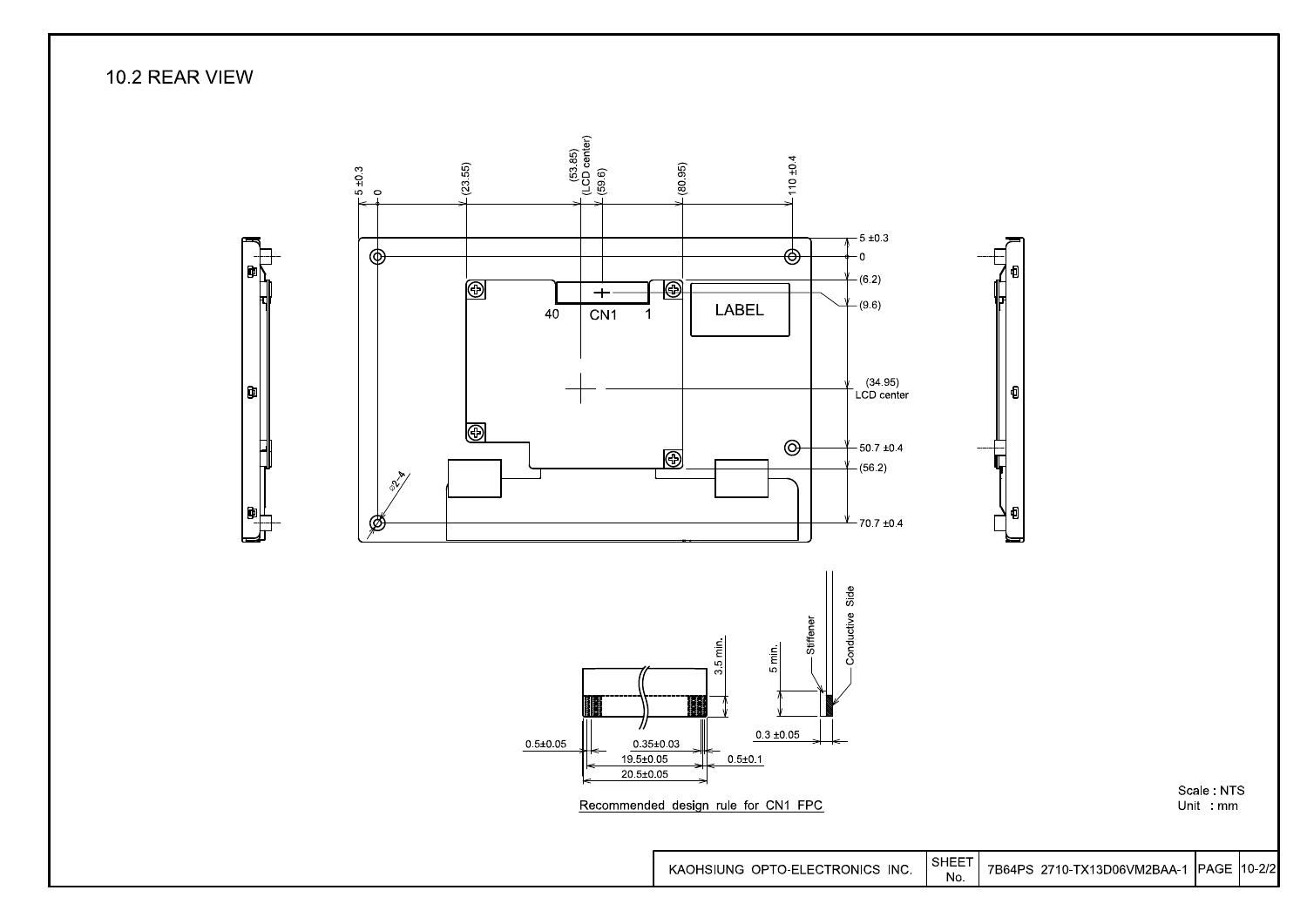### 11. APPEARANCE STANDARD

The appearance inspection is performed in a dark room around 500~1000 lx based on the conditions as below:

- The distance between inspector's eyes and display is 30 cm.
- The viewing zone is defined with angle  $\theta$  shown in Fig.11.1 The inspection should be performed within 45 $^{\circ}$  when display is shut down. The inspection should be performed within 5 $^{\circ}$  when display is power on.



Fig. 11.1

#### 11.1 THE DEFINITION OF LCD ZONE

I

LCD panel is divided into 3 areas as shown in Fig.11.2 for appearance specification in next section. A zone is the LCD active area (dot area); B zone is the area, which extended 1 mm out from LCD active area; C zone is the area between B zone and metal frame.

In terms of housing design, B zone is the recommended window area customers' housing should be located in.



Fig. 11.2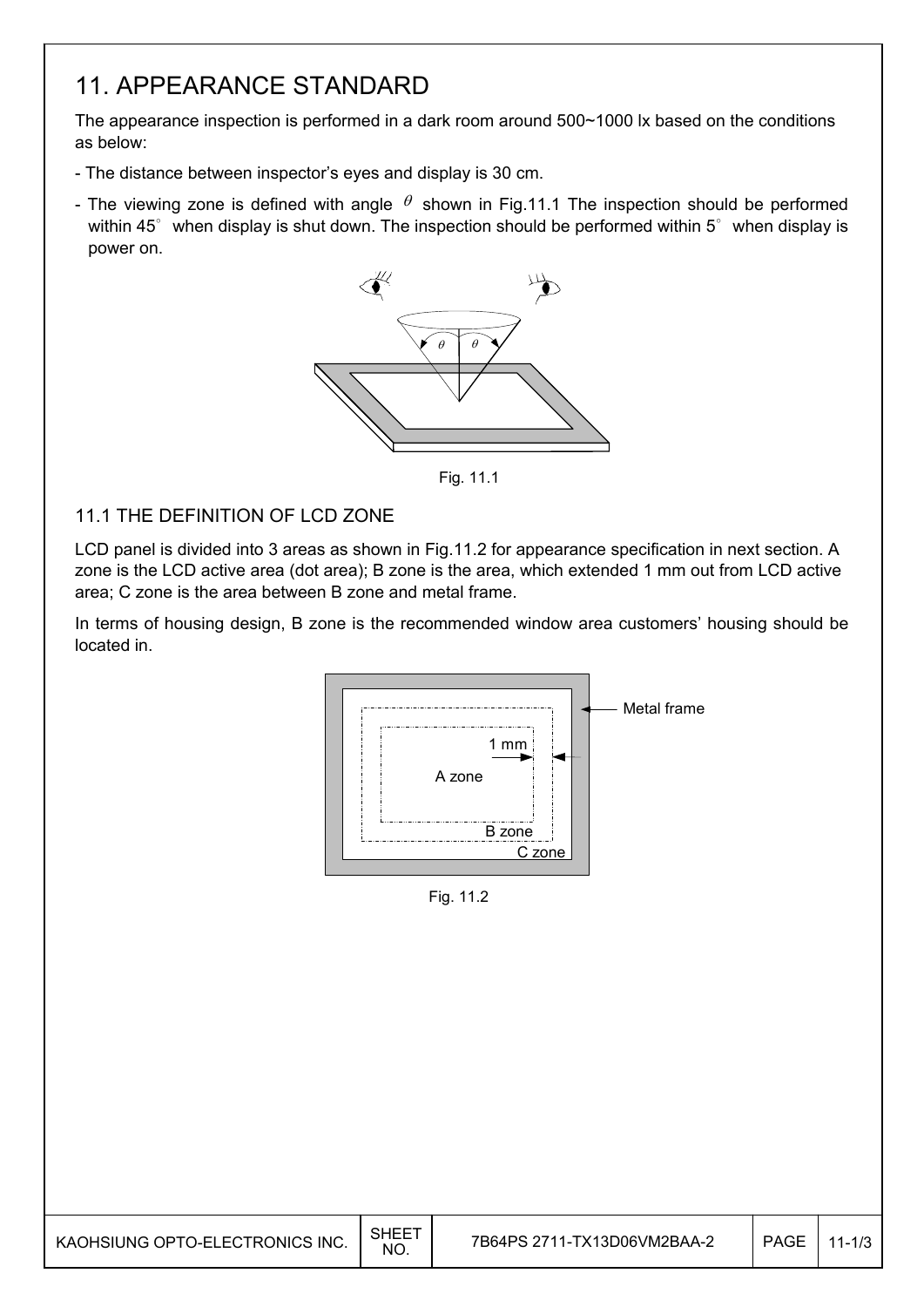#### 11.2 LCD APPEARANCE SPECIFICATION

The specification as below is defined as the amount of unexpected phenomenon or material in different zones of LCD panel. The definitions of length, width and average diameter using in the table are shown in Fig. 11.3 and Fig. 11.4.

| Item                  | Criteria<br>Applied zone |             |                            |                          |                |                |      |  |  |
|-----------------------|--------------------------|-------------|----------------------------|--------------------------|----------------|----------------|------|--|--|
|                       | Length (mm)              |             | Width (mm)                 | Maximum number           |                | Minimum space  |      |  |  |
|                       | Ignored                  |             | $W \le 0.02$               | Ignored                  |                |                |      |  |  |
| <b>Scratches</b>      | $L \leq 40$              |             | $0.02\!<\!W\!\!\leq\!0.04$ | 10                       |                |                | A, B |  |  |
|                       | $L \leq 20$              |             | $W \le 0.04$               | 10                       |                | -              |      |  |  |
| Dent                  |                          | A           |                            |                          |                |                |      |  |  |
| Wrinkles in polarizer |                          | Α           |                            |                          |                |                |      |  |  |
|                       | Average diameter (mm)    |             |                            |                          | Maximum number |                |      |  |  |
|                       |                          | $D \le 0.3$ |                            |                          | Ignored        |                |      |  |  |
| Bubbles on polarizer  | $0.3 < D \le 0.5$        |             |                            |                          | 12             |                | A    |  |  |
|                       | 0.5 < D                  |             |                            |                          | Not allowed    |                |      |  |  |
|                       |                          |             |                            | Filamentous (Line shape) |                |                |      |  |  |
|                       | Length (mm)              |             |                            | Width (mm)               |                | Maximum number |      |  |  |
|                       | $L \leq 2.0$             |             |                            | $W \le 0.03$             |                | Ignored        | A, B |  |  |
|                       | $L \leq 3.0$             |             |                            | $0.03 \leq W \leq 0.05$  | 10             |                |      |  |  |
|                       | $L \le 2.5$              |             |                            | $0.05\!<\!W\!\leq\!0.1$  | 1              |                |      |  |  |
| 1) Stains             |                          |             |                            |                          |                |                |      |  |  |
| 2) Foreign Materials  | Average diameter (mm)    |             |                            | Maximum number           | Minimum Space  |                |      |  |  |
| 3) Dark Spot          | $D \leq 0.2$             |             |                            | Ignored                  |                |                |      |  |  |
|                       | $0.2 < D \leq 0.3$       |             |                            | 10                       |                | 10 mm          | A, B |  |  |
|                       | $0.3 < D \le 0.4$        |             | 5                          |                          |                | 30 mm          |      |  |  |
|                       | 0.4 < D                  |             |                            | Not allowed              |                |                |      |  |  |
|                       | In total                 |             |                            |                          |                |                |      |  |  |
|                       |                          |             |                            |                          |                |                |      |  |  |
|                       |                          |             | <b>Type</b>                |                          | Maximum number |                |      |  |  |
|                       |                          |             | 1 dot                      |                          | 4              |                |      |  |  |
|                       | Bright dot-defect        |             | 2 adjacent dot             |                          | 1              |                |      |  |  |
|                       |                          |             |                            | 3 adjacent dot or above  | Not allowed    |                |      |  |  |
| Dot-Defect            |                          |             | In total                   |                          | 5              |                | Α    |  |  |
| (Note 1)              |                          |             | 1 dot                      |                          | 5              |                |      |  |  |
|                       | Dark dot-defect          |             | 2 adjacent dot             |                          | $\overline{2}$ |                |      |  |  |
|                       |                          |             | 3 adjacent dot or above    |                          | Not allowed    |                |      |  |  |
|                       |                          |             |                            | In total                 | 5              |                |      |  |  |
|                       | 10<br>In total           |             |                            |                          |                |                |      |  |  |
|                       |                          |             |                            |                          |                |                |      |  |  |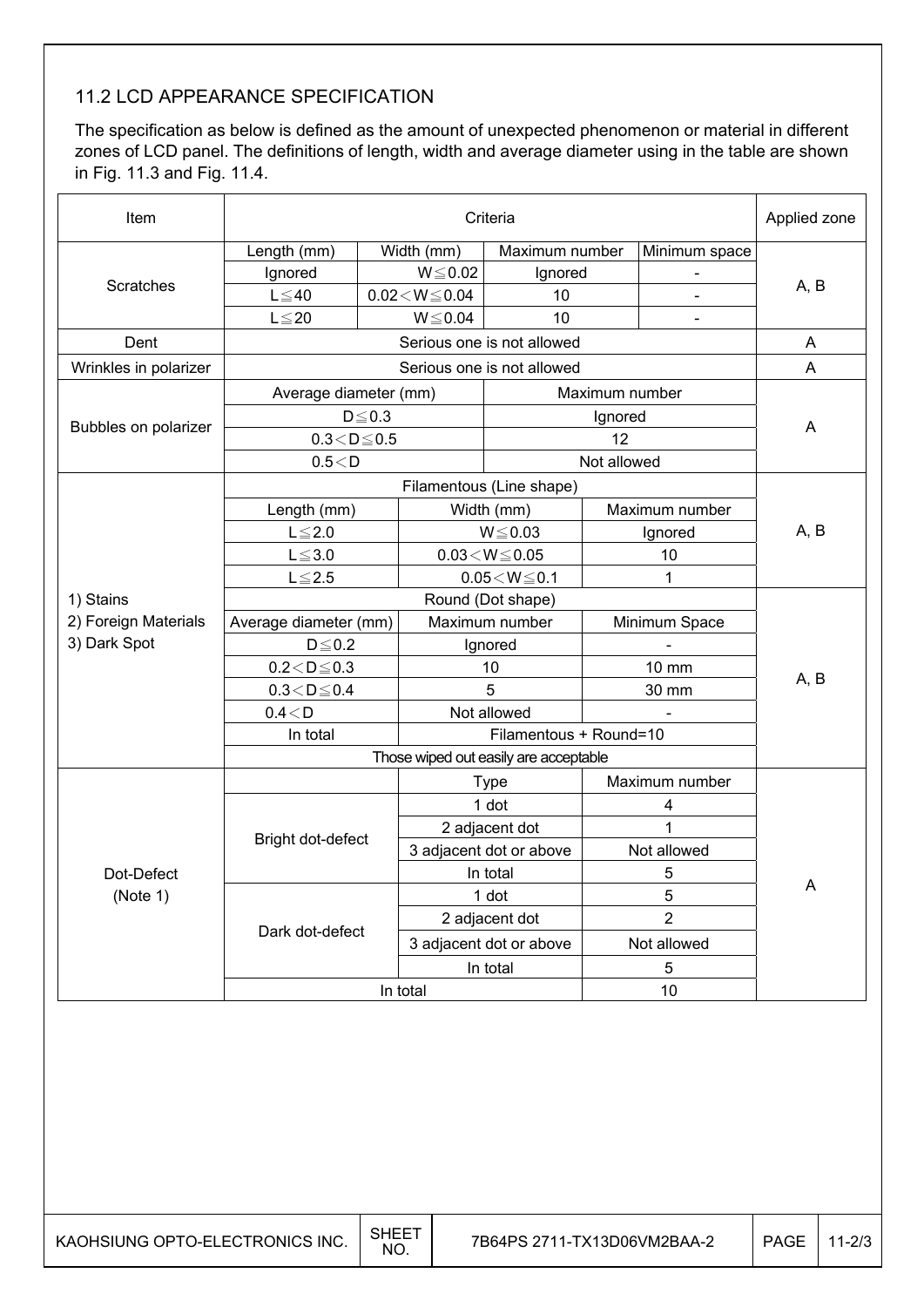

Note 1: The definitions of dot defect are as below:

- The defect area of the dot must be bigger than half of a dot.
- For bright dot-defect, showing black pattern, the dot's brightness must be over 30% brighter than others.
- For dark dot-defect, showing white pattern, the dot's brightness must be under 70% darker than others.
- The definition of 1-dot-defect is the defect-dot, which is isolated and no adjacent defect-dot.
- The definition of adjacent dot is shown as Fig. 11.5.
- The Density of dot defect is defined in the area within diameter  $\phi$  =20mm.

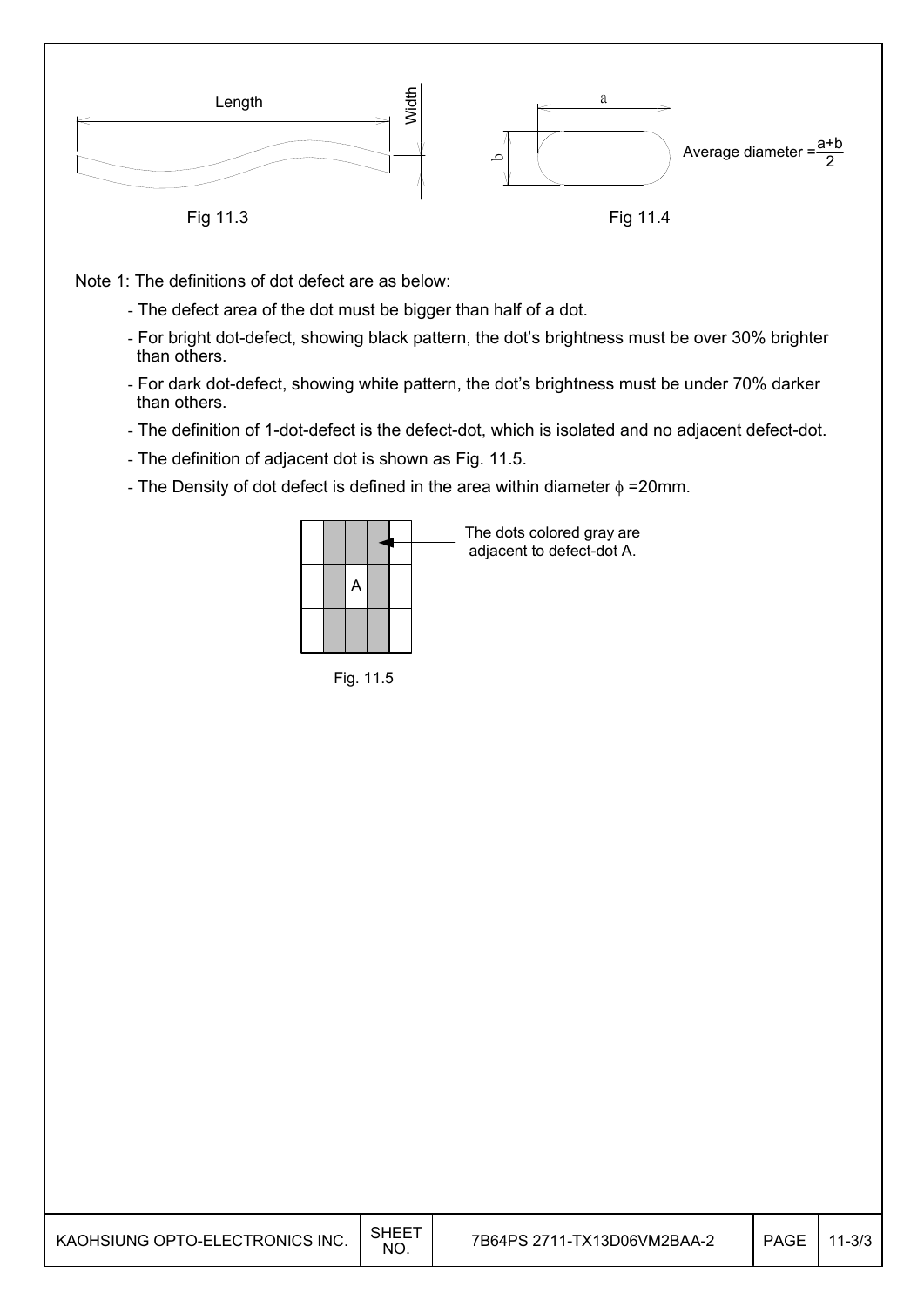### 12. PRECAUTIONS

#### 12.1 PRECAUTIONS of ESD

- 1) Before handling the display, please ensure your body has been connected to ground to avoid any damages by ESD. Also, do not touch display's interface directly when assembling.
- 2) Please remove the protection film very slowly before turning on the display to avoid generating ESD.

#### 12.2 PRECAUTIONS of HANDLING

- 1) In order to keep the appearance of display in good condition, please do not rub any surfaces of the displays by sharp tools harder than 3H, especially touch panel, metal frame and polarizer.
- 2) Please do not stack the displays as this may damage the surface. In order to avoid any injuries, please avoid touching the edge of the glass or metal frame and wore gloves during handling.
- 3) Touching the polarizer or terminal pins with bare hand should be avoided to prevent staining and poor electrical contact.
- 4) Do not use any harmful chemicals such as acetone, toluene, and isopropyl alcohol to clean display's surfaces.
- 5) Please use soft cloth or absorbent cotton with ethanol to clean the display by gently wiping. Moreover, when wiping the display, please wipe it by horizontal or vertical direction instead of circling to prevent leaving scars on the display's surface, especially polarizer.
- 6) Please wipe any unknown liquids immediately such as saliva, water or dew on the display to avoid color fading or any permanently damages.
- 7) Maximum pressure to the surface of the display must be less than  $1,96 \times 10^4$  Pa. If the area of adding pressure is less than  $1 \text{ cm}^2$ , the maximum pressure must be less than 1.96N.

#### 12.3 PRECAUTIONS OF OPERATING

- 1) Please input signals and voltages to the displays according to the values defined in the section of electrical characteristics to obtain the best performance. Any voltages over than absolute maximum rating will cause permanent damages to this display. Also, any timing of the signals out of this specification would cause unexpected performance.
- 2) When the display is operating at significant low temperature, the response time will be slower than it at 25 $\mathbb{C}^{\circ}$ . In high temperature, the color will be slightly dark and blue compared to original pattern. However, these are temperature-related phenomenon of LCD and it will not cause permanent damages to the display when used within the operating temperature.
- 3) The use of screen saver or sleep mode is recommended when static images are likely for long periods of time. This is to avoid the possibility of image sticking.
- 4) Spike noise can cause malfunction of the circuit. The recommended limitation of spike noise is no bigger than  $\pm$  100 mV.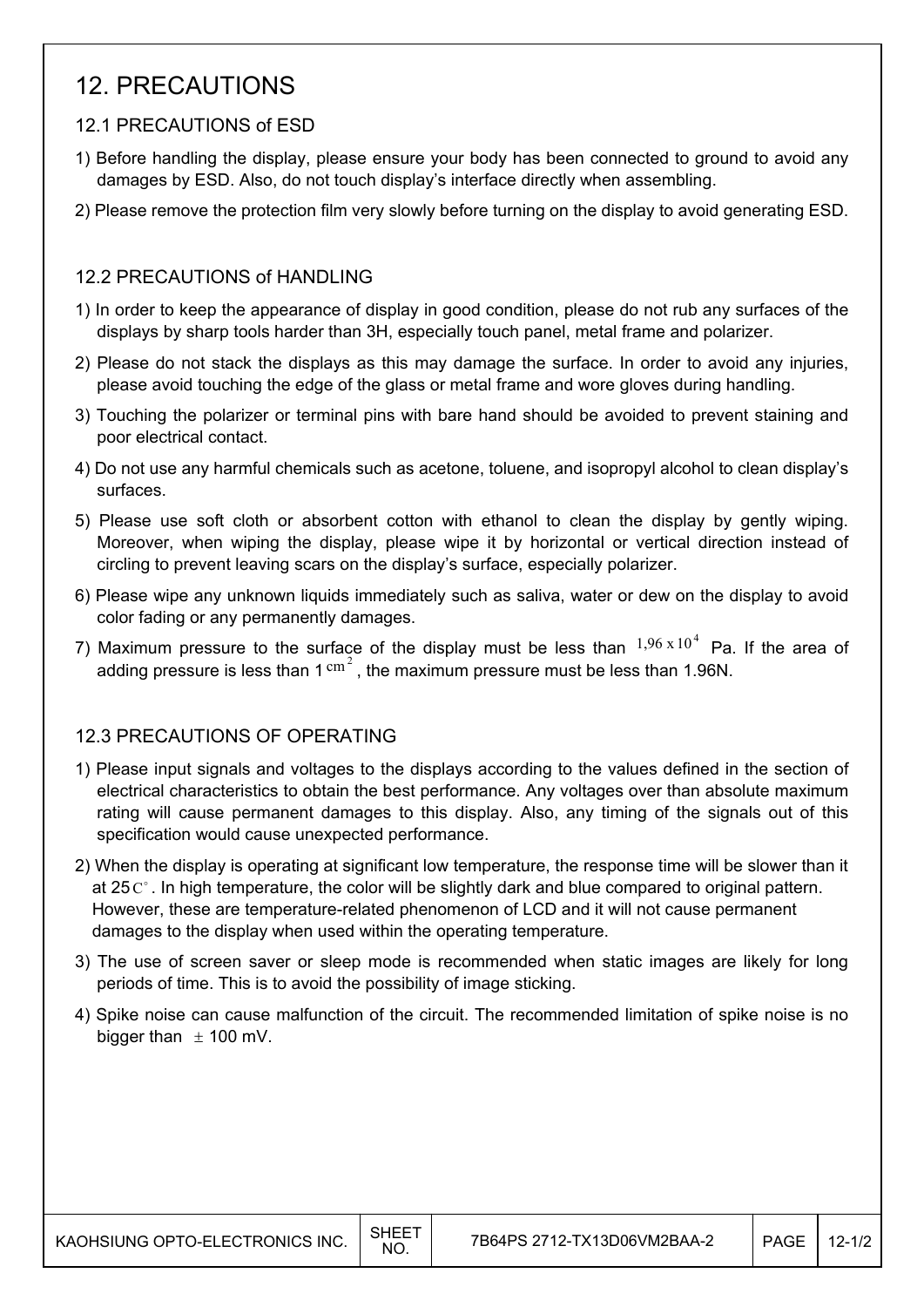#### 12.4 PRECAUTIONS of STORAGE

 $\overline{\phantom{a}}$ 

If the displays are going to be stored for years, please be aware the following notices.

- 1) Please store the displays in a dark room to avoid any damages from sunlight and other sources of UV light.
- 2) The recommended long term storage temperature is between 10  $\mathrm{C}^{\circ}$  ~35  $\mathrm{C}^{\circ}$  and 55%~75% humidity to avoid causing bubbles between polarizer and LCD glasses, and polarizer peeling from LCD glasses.
- 3) It would be better to keep the displays in the container, which is shipped from KOE, and do not unpack it.
- 4) Please do not stick any labels on the display surface for a long time, especially on the polarizer.